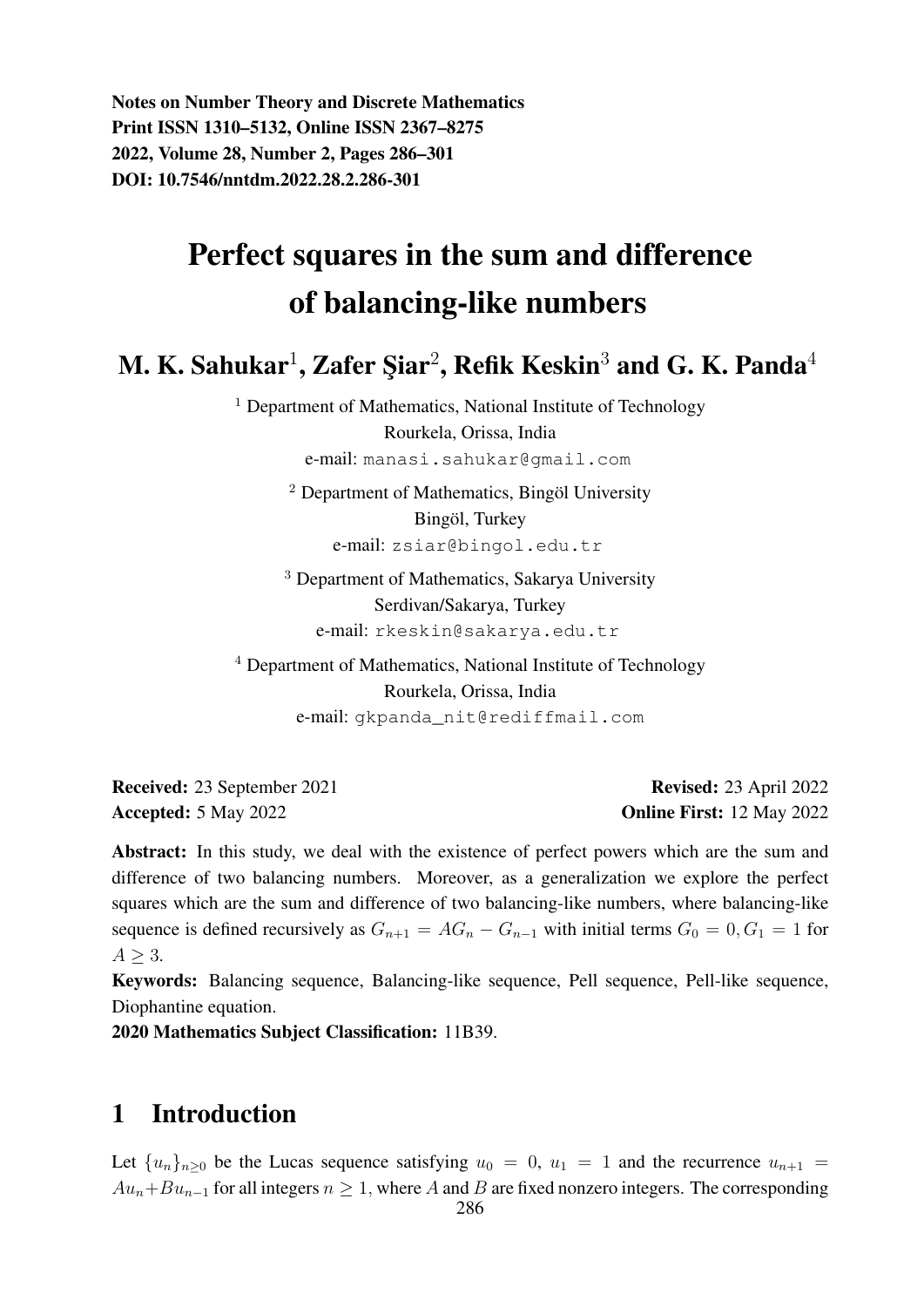associated Lucas sequence  ${v_n}_{n\geq 0}$  satisfies the same recurrence relation as of Lucas sequence but with different initial terms  $v_0 = 2$  and  $v_1 = A$ . Both sequences have characteristic equation  $x^2 - Ax - B = 0$  with two roots  $\alpha$  and  $\beta$ . The Binet formulas for these sequences are given by

$$
u_n = \frac{\alpha^n - \beta^n}{\alpha - \beta}, \qquad v_n = \alpha^n + \beta^n,
$$

where  $\alpha = \frac{A + \sqrt{A^2 + 4B}}{2}$  $\frac{A^2 + 4B}{2}$  and  $\beta = \frac{A - \sqrt{A^2 + 4B}}{2}$  $\frac{A^2+4B}{2}$ . The sequences  $\{u_n\}$  and  $\{v_n\}$  can be extended to negative indices n as  $u_{-n} = -(-B)^{-n}u_n$  and  $v_{-n} = (-B)^{-n}v_n$ , respectively. In this paper, we will assume that  $A^2 + 4B > 0$ . If  $A = 6$  and  $B = -1$ , then the sequence  $\{u_n\}$  reduces to balancing sequence  ${B_n}$ , which is defined by Behera and Panda [2], as the solution of the Diophantine equation

$$
1 + 2 + \dots + (n - 1) = (n + 1) + \dots + (n + r)
$$

for some natural number  $r$ , known as the balancer corresponding to  $n$ . It is well known that  $8B_n^2 + 1$  is a perfect square for all n and its positive square root is called as n-th Lucas-balancing number  $C_n$ , which satisfies the recurrence relation  $C_{n+1} = 6C_n - C_{n-1}$ ,  $C_0 = 1, C_1 = 3$ . Pell and associated Pell sequences  $\{P_n\}$  and  $\{Q_n\}$  are defined recursively as  $P_{n+1} = 2P_n + P_{n-1}$ ,  $P_0 =$  $0, P_1 = 1$  and  $Q_{n+1} = 2Q_n + Q_{n-1}, Q_0 = 1, Q_1 = 1$ . The characteristic equation of Pell and associated Pell sequences is  $x^2 - 2x - 1 = 0$  with distinct roots  $\alpha = 1 + \sqrt{2}$ ,  $\beta = 1 - \sqrt{2}$  and the corresponding Binet forms are

$$
P_n = \frac{\alpha^n - \beta^n}{\alpha - \beta}, \ Q_n = \frac{\alpha^n + \beta^n}{2}.
$$
 (1)

Twice of the associated Pell numbers are known as Pell-Lucas numbers (or companion Pell numbers). Pell and associated Pell numbers are connected to balancing and Lucas-balancing numbers by the identities  $B_n = P_n Q_n$ ,  $P_{2n} = 2B_n$ ,  $P_{2n-1} = B_n - B_{n-1}$  and  $Q_{2n} = \frac{B_{n+1} - B_{n-1}}{2}$  $\frac{-B_{n-1}}{2},$  $Q_{2n-1} = B_n + B_{n-1}$  [17]. Balancing-like sequence  $\{G_n\}$  and the associated balancing-like sequence  ${H_n}$  are the Lucas and associated Lucas sequences corresponding to  $B = -1$  and their Binet forms are

$$
G_n = \frac{\alpha^n - \beta^n}{\alpha - \beta}, \ H_n = \alpha^n + \beta^n,\tag{2}
$$

where  $\alpha = \frac{A + \sqrt{A^2 - 4}}{2}$  $\frac{\sqrt{A^2-4}}{2}$  and  $\beta = \frac{A-\sqrt{A^2-4}}{2}$  $\frac{A^2-4}{2}$ . Balancing sequence is a particular case of balancing-like sequence with  $A = 6$ . Generalizing the relations of Pell and associated Pell numbers with balancing and Lucas-balancing numbers, Pell-like sequence  $\{p_n\}_{n\geq 0}$  and the associated Pell-like sequence  ${q_n}_{n\geq 0}$  are defined by  $p_{2n} = 2G_n$ ,  $p_{2n-1} = G_n - G_{n-1}$  and  $q_{2n} = \frac{G_{n+1} - G_{n-1}}{2}$  $\frac{-G_{n-1}}{2}, q_{2n-1} =$  $G_n + G_{n-1}$  [15]. The sequence  $\{s_n\} = \{2q_n\}$  is called Lucas Pell-like sequence [19] and it can be observed that  $H_n = s_{2n}$  for all  $n \geq 0$ .

Exploring different type of the numbers among the terms of binary recurrence sequences have motivated to solve many interesting problems. Alekseyev and Tengely [1] showed that the equation  $u_n(k, \pm 1) = ax^2 + b$  has only a finite number of solutions n when  $a \neq 0$  and b are integers. In particular, Bugeaud, Mignotte and Siksek [6] solved the Diophantine equation  $F_n = y^p$  for  $p \ge 2$  using modular approach and classical linear forms in logarithms. Bugeaud,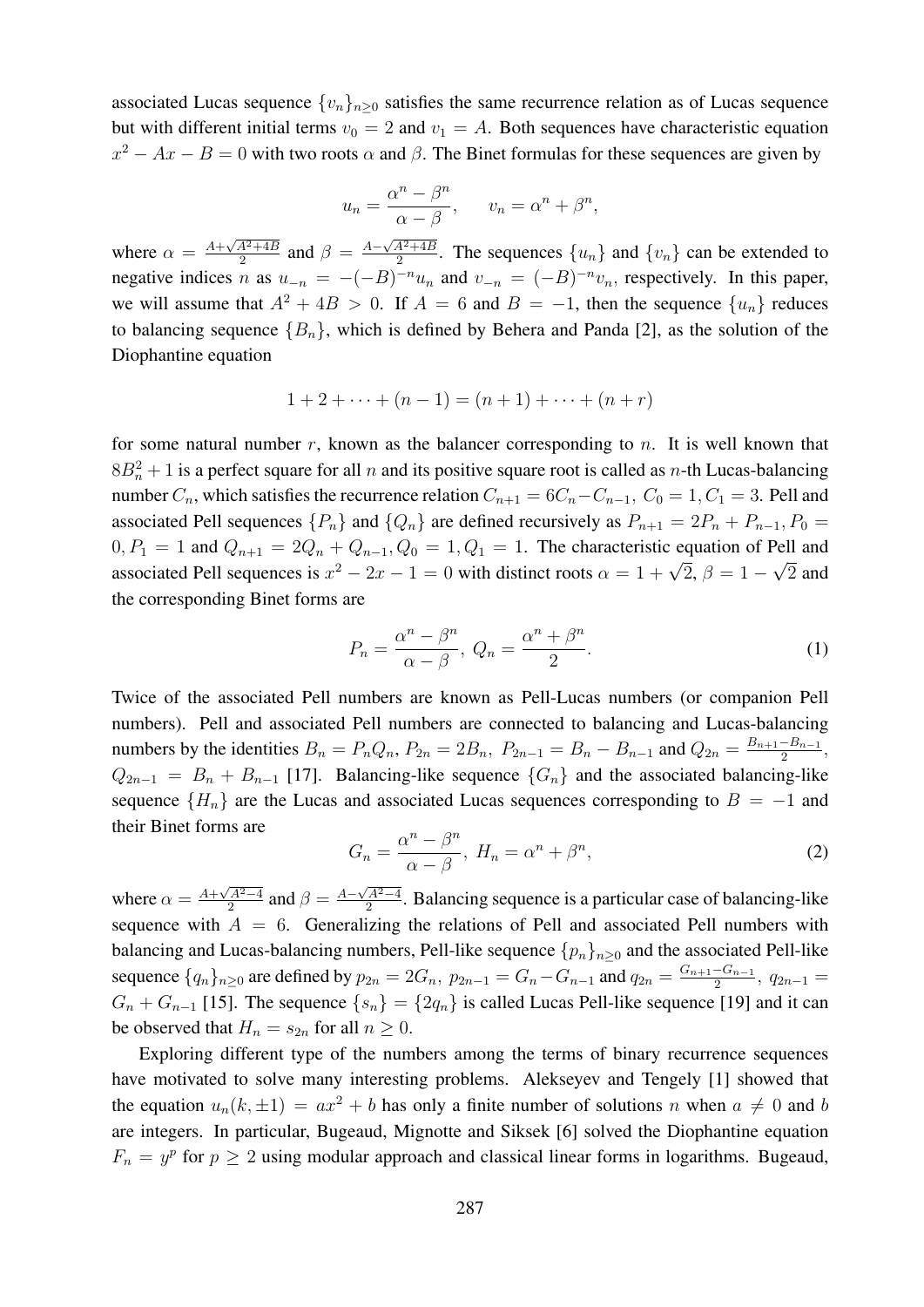Luca, Mignotte and Siksek [7] found all integer solutions of  $F_n \pm 1 = y^p$ . Replacing Fibonacci numbers with balancing numbers and balancing-like numbers, Sahukar and Panda [19] solved the equations  $B_n \pm 1 = y^p$  and  $G_n \pm 1 = y^2$ . As an extension of [7], Luca and Patel [10] solved the Diophantine equation  $F_n \pm F_m = y^p$  for  $p \ge 2$ . They found that if  $n \equiv m \pmod{2}$ , this equation has solution either max  $\{|n|, |m|\} \leq 36$  or  $y = 0$  and  $|n| = |m|$ .

In this study, we solve the equation  $B_n \pm B_m = y^p$ , where  $B_n$  is the *n*-th balancing number. In order to solve this equation, we will also determine all indices N and M such that  $P_N Q_M = y^p$ for positive integers N, M, y with  $p \ge 2$ . We also deal with the equation  $G_n \pm G_m = y^2$ , where  $G_n$  is the *n*-th balancing-like number. For the solution of this equation, we need the indices N and M satisfying the equation  $G_N H_M = y^2$  for natural numbers N, M. In particular, we prove the following theorems.

**Theorem 1.1.** For positive integers N, M, the only solutions of the Diophantine equation  $P_N Q_M =$  $y^p$  are  $(N, M) = (1, 1)$  for  $y = 1$  and every positive integer p;  $(N, M) = (7, 1)$  for  $y = 13$  and  $p = 2$ ; and  $(N, M) = (4, 2)$  for  $y = 6$  and  $p = 2$ .

**Theorem 1.2.** If the Diophantine equation  $G_N H_M = y^2$  has a solution for some nonnegative *integers*  $N, M$ *, then*  $N \in \{0, 1, 2, 4, 8\}$ *.* 

Theorem 1.3. *Let* n *and* m *be non-negative integers. Then the only solutions of the equation*  $B_n + B_m = y^p$  are  $(n, m) = (1, 0)$ ,  $(0, 1)$  for  $y = 1$  and every positive integer p; and  $(n, m) =$  $(3, 1)$ ,  $(1, 3)$  *for*  $y = 6$  *and*  $p = 2$ . *The only solutions of the equation*  $B_n - B_m = y^p$  *are*  $(n, m) = (1, 0)$  *for*  $y = 1$  *and every positive integer* p; *and*  $(n, m) = (4, 3)$  *for*  $y = 13$  *and*  $p = 2$ .

**Theorem 1.4.** Let n and m be non-negative integers and  $G_n \pm G_m = y^2$  for some integer y. If *n* and *m* have the same parity, then  $n \pm m \in \{0, 2, 4, 8, 16\}$ , and if *n* and *m* have the opposite *parity*  $n \pm m \in \{1, 3\}.$ 

Moreover, in this paper, we will also deal with the equations  $p_N = x^2$ ,  $p_N = 2x^2$ ,  $q_M =$  $x^2$ ,  $q_M = 2x^2$ , and  $p_N q_M = y^2$  for odd natural numbers N, M.

Throughout the paper,  $(a, b)$  and  $\left(\frac{a}{b}\right)$  $\frac{a}{b}$ ) denote the greatest common divisor and the Jacobi symbol of a and b, respectively. Also,  $\Box$  denotes the perfect square.

# 2 Preliminaries

In this section, we recall some results and definitions that are useful to prove the main results.

Lemma 2.1. *If* m *and* n *are natural numbers, then*

- *1.*  $P_{2n} = 2B_n$ ,  $Q_{2n} = C_n$ , and  $B_n = P_n Q_n$ .
- 2.  $Q_n^2 2P_n^2 = (-1)^n$ .
- *3.*  $(P_n, Q_n) = 1$ ,
- *4. if n is even, then*  $P_n$ *,*  $B_n$  *are even and*  $Q_n$  *and*  $C_n$  *is odd for all*  $n \geq 0$ *,*
- 5.  $u_{2n} = u_n v_n$ ,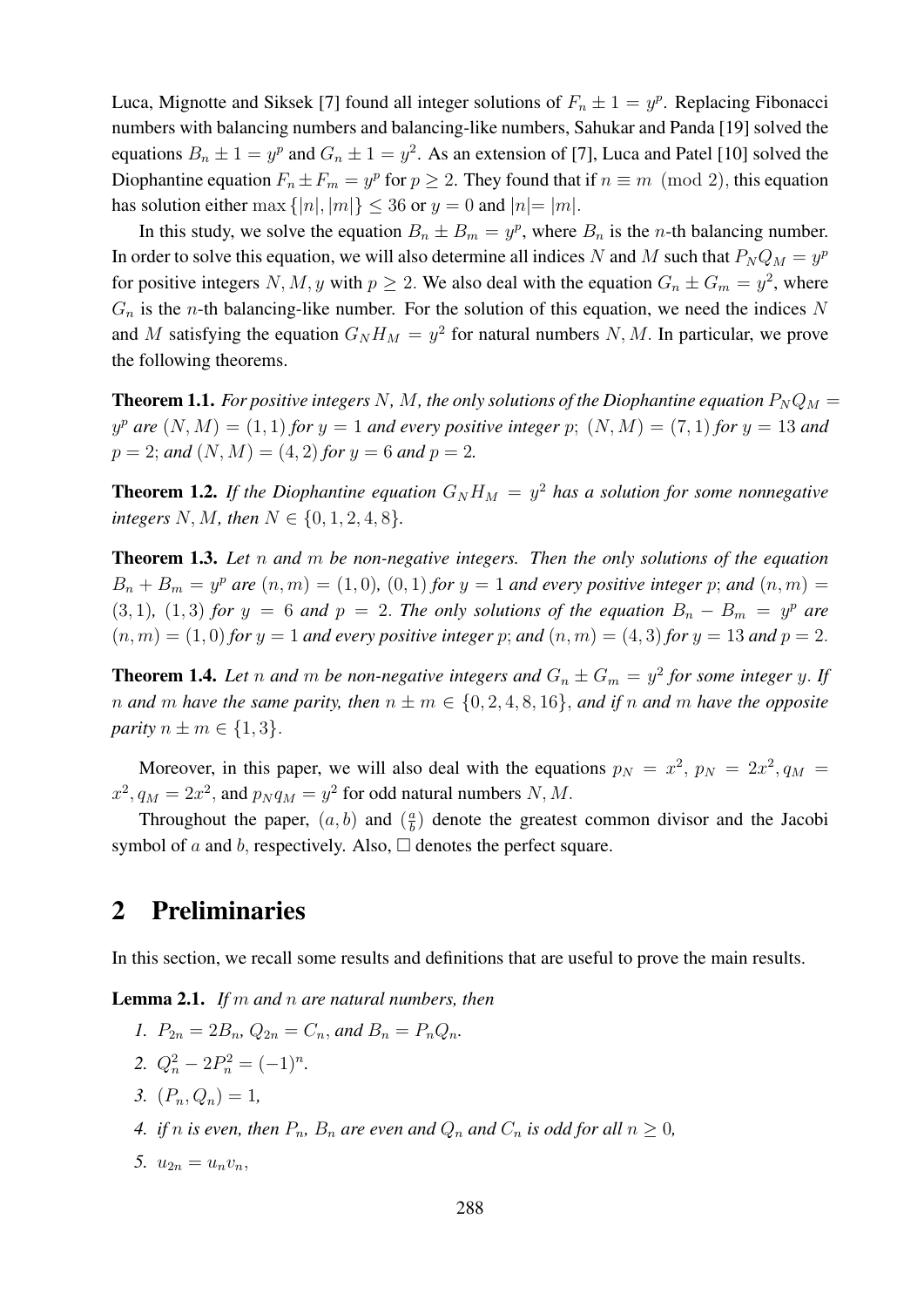- 6.  $v_n^2 (A^2 + 4B)u_n^2 = 4(-B)^n$ , 7.  $(u_n, u_m) = u_{(m,n)}$
- 8. if  $m = 2<sup>a</sup>m'$  and  $n = 2<sup>b</sup>n'$ ,  $m'$  and  $n'$  are odd, then

$$
(u_m, v_n) = \begin{cases} v_{(m,n)} & \text{if } a > b, \\ 1 \text{ or } 2 & \text{otherwise,} \end{cases}
$$

*and*

$$
(v_m, v_n) = \begin{cases} v_{(m,n)} & \text{if } a = b, \\ 1 \text{ or } 2 & \text{otherwise,} \end{cases}
$$

*Proof.* The assertions (1)–(6) can be proved by using Binet formulas of corresponding sequences. The proofs of (7) and (8) can be found in [12].  $\Box$ 

For Lucas sequence  ${u_n}_{n>0}$  and associated Lucas sequence  ${v_n}_{n>0}$ , the following theorem is proved in [20].

**Lemma 2.2.** *Let*  $n \in \mathbb{N} - \{0\}$ ,  $m, r \in \mathbb{Z}$  *and*  $m$  *be a non-zero integer. Then* 

$$
G_{2mn+r} \equiv G_r \pmod{G_m} \tag{3}
$$

.

*and*

$$
G_{2mn+r} \equiv (-1)^n G_r \pmod{H_m}.
$$
 (4)

Moreover, the following properties can be found in [20].

$$
u_{m+n} + (-B)^n u_{m-n} = u_m v_n \tag{5}
$$

and

$$
u_{m+n} - (-B)^n u_{m-n} = u_n v_m.
$$
 (6)

**Lemma 2.3.** ([13]) The Diophantine equation  $u^2 - (A^2 - 4)v^2 = 4$  has the positive integer *solutions*  $(u, v) = (H_n, G_n)$  *for each*  $n \geq 0$ *.* 

#### Lemma 2.4. ([18], Theorem 1)

- *1.* If  $v_n = \Box$ , then  $n = 1, 3, 5$ .
- 2.  $v_3 = \Box$  *if and only if*  $A = \Box$  *and*  $A^2 + 3B = \Box$ , *or*  $A = 3 \Box$  *and*  $A^2 + 3B = 3 \Box$ . *Furthermore, if*  $v_3 = \Box$ *, then*  $B \equiv 1 \pmod{4}$ *.*
- *3.*  $v_5 = \Box$ , if and only if  $A = 5 \Box$  and  $A^4 + 5A^2B + 5B^2 = 5 \Box$ . Furthermore, if  $v_5 = \Box$ , then  $A \equiv 5 \pmod{8}$  *and*  $B \equiv 3 \pmod{8}$ .

#### Lemma 2.5. ([18], Theorem 2)

- *1. If*  $v_n = 2\Box$ , then the possible values of n in nonnegative integers are  $n = 0, 3, 6$ .
- *2.*  $v_3 = 2\Box$  *iff*  $A = 3\Box$  *and*  $A^2 + 3B = 6\Box$ . *Further, if*  $v_3 = 2\Box$ , *then*  $A \equiv 3 \pmod{24}$ *and*  $B \equiv 5, 7 \pmod{8}$ .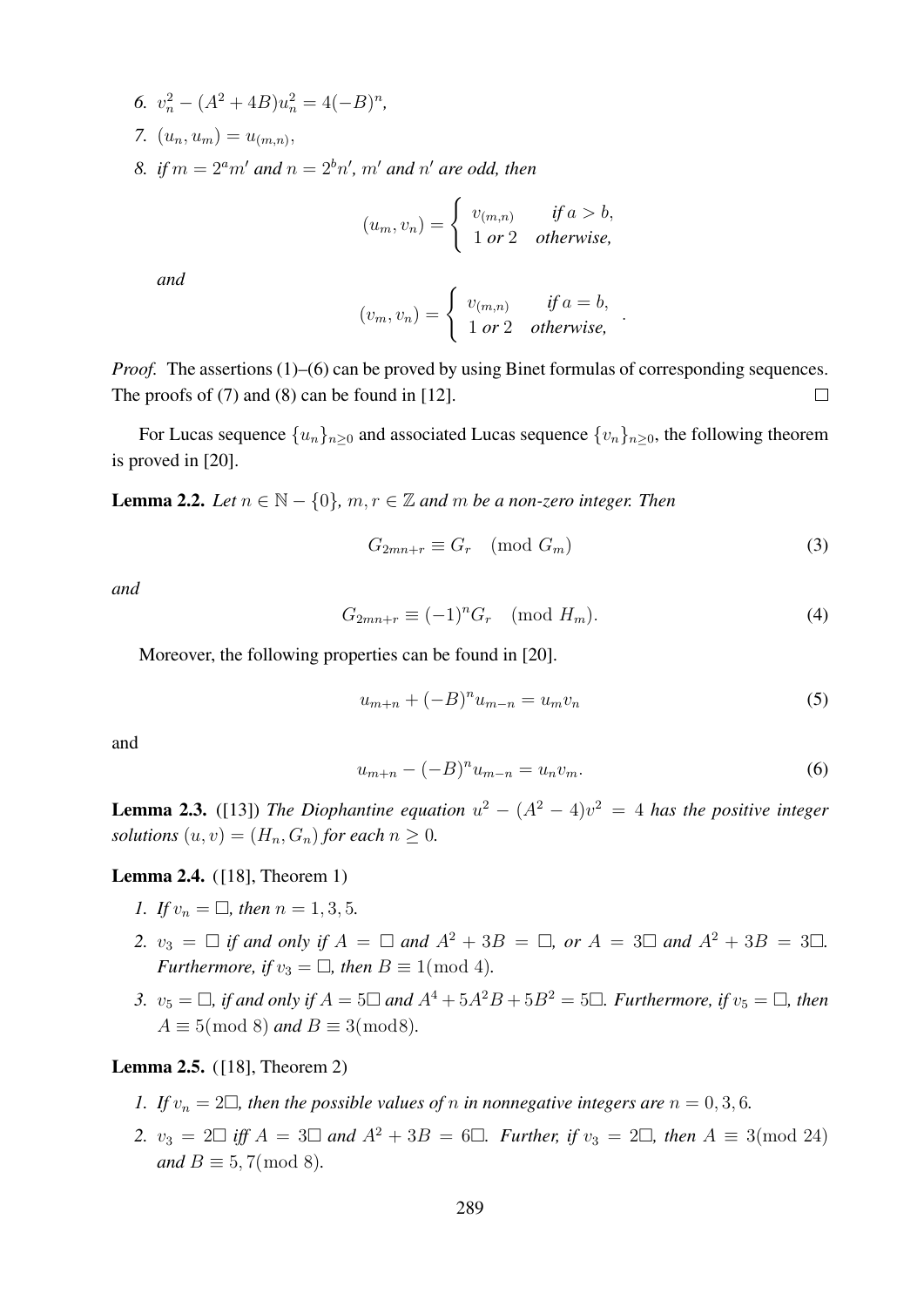*3.*  $v_6 = 2 \Box$  *iff*  $A^2 + 2B = 3 \Box$  and  $(A^2 + 2B)^2 - 3B^2 = 6 \Box$ . Further, if  $v_6 = 2 \Box$ , then B ≡ 1 (mod 4)*.*

Let  $\{T_k+U_k\}$ √  $\overline{d}: k \geq 1$ } be the set of solutions of the Pell's equation  $X^2 - dY^2 = 1$ . The following Lemma analyzes the existence of the solutions of  $b^2X^4 - dY^2 = 1$ .

**Lemma 2.6.** ([3], Theorem 1.1) *If*  $b, d > 1$  *are squarefree integers, then there is at most one index*  $k$  *for which*  $T_k = bx^2$  *for some*  $x \in \mathbb{Z}$  *and consequently, the equation*  $b^2 X^4 - dY^2 = 1$  *has at most one solution in positive integers* X, Y *. Moreover, if such a solution exists, then* k *is the smallest positive integer such that*  $b|T_k$ *.* 

From Lemma 2.3, it is clear that when A is even, the equation  $4u^4 - ((\frac{A}{2})^2 - 1)v^2 = 1$  gives the perfect squares in the sequence  ${H_n}$  and is equivalent to  $b^2u^4 - dv^2 = 1$  when  $b = 2$  and  $d = (\frac{A}{2})^2 - 1$ . Hence, the following Lemma results combining Lemma 2.4 with Lemma 2.6.

**Lemma 2.7.** If A is odd, then  $H_n = \square$  implies that  $n = 1$  and if A is even integer, then  $H_n = \square$ *implies that*  $n = 1$ *, otherwise it has no solution.* 

*Proof.* If A is odd, then by Lemma 2.4,  $H_n = \Box$  only when  $n = 1$ . If A is even, then the Diophantine equation given in Lemma 2.3 reduces to  $(\frac{u}{2})$  $(\frac{u}{2})^2 - ((\frac{A}{2})^2 - 1)v^2 = 1$ . When  $H_n = u =$  $w^2$ , the last equation reduces to  $4(\frac{w}{2})^4 - ((\frac{A}{2})^2 - 1)v^2 = 1$ , which is of the form  $b^2X^4 - DY^2 = 1$ . For  $b = 2$ , the only possible value of n is  $n = 1$  by Lemma 2.6.  $\Box$ 

If we consider the Diophantine equation  $x^4 - dy^2 = 1$ , then the following lemma gives a brief idea on the possible solutions depending on the values of d.

**Lemma 2.8.** ([21], Theorem 1) *The equation*  $x^4 - dy^2 = 1$  *has at most one solution in positive integers except*  $d = 1785, 4 \cdot 1785, 16 \cdot 1785$  *in which the given equation has two positive integer solutions*  $(x, y) = (13, 4), (239, 1352), (x, y) = (13, 2), (239, 276), (x, y) = (13, 1), (239, 338)$ *respectively. If the given equation has one solution*  $(x_1, y_1)$  *in positive integers, then*  $x_1^2 = x_0$  *or*  $x_1^2 = 2x_0^2 - 1$ , where  $x_0 + y_0\sqrt{d}$  is the fundamental solution of  $x^2 - dy^2 = 1$ .

**Lemma 2.9.** If A is odd, then  $H_n = 2\square$  hold for  $n = 0$  or 3 and if A is even, then  $H_n = 2\square$  has *only one solution*  $n = 2$  *except*  $A = 338$  *in which it has two integer solutions*  $n = 1, 2$ *.* 

*Proof.* If A is odd, then it can be seen that  $n = 0$  or 3 by Lemma 2.5. When A is even and  $H_n = 2w^2$  for some n, the Diophantine equation mentioned in Lemma 2.3 reduces to  $w^4$  –  $\left(\frac{A}{2}\right)^2 - 1)v^2 = 1$ , which is of the form  $w^4 - Dv^2 = 1$  with  $D = \left(\frac{A}{2}\right)^2 - 1$ . By Lemma 2.8, the equation  $w^4 - Dv^2 = 1$  has at most one solution except  $D = 1785, 4 \cdot 1785, 16 \cdot 1785$ . But, For  $A > 2$  and  $\left(\frac{A}{2}\right)$  $\frac{A}{2}$ )<sup>2</sup> – 1 being an integer, the only possible value of D of the form  $(\frac{A}{2})$  $(\frac{A}{2})^2-1$ is  $D = 16 \cdot 1785$  for  $A = 338$ . Lemma 2.8 results in that for  $A = 338$ , the given equation ha solutions  $w = 13,239$  and hence  $H_n = 2w^2 = 338 = A = H_1$  and  $y_n = 114242 = A^2 - 2 = H_2$ . Since the fundamental solution of  $w^2 - ((\frac{A}{2})^2 - 1)v^2 = 1$  is  $(\frac{A}{2})$  $(\frac{A}{2}, 1)$ , if  $D \neq 16 \cdot 1785$ , then  $w^4 - Dv^2 = 1$  has only one solution  $(x_1, y_1)$  such that  $x_1^2 = \frac{A}{2}$  $\frac{A}{2}$  or  $x_1^2 = 2(\frac{A}{2})^2 - 1$  and hence  $H_n = 2x_1^2 = A$  or  $A^2 - 2$ .  $\Box$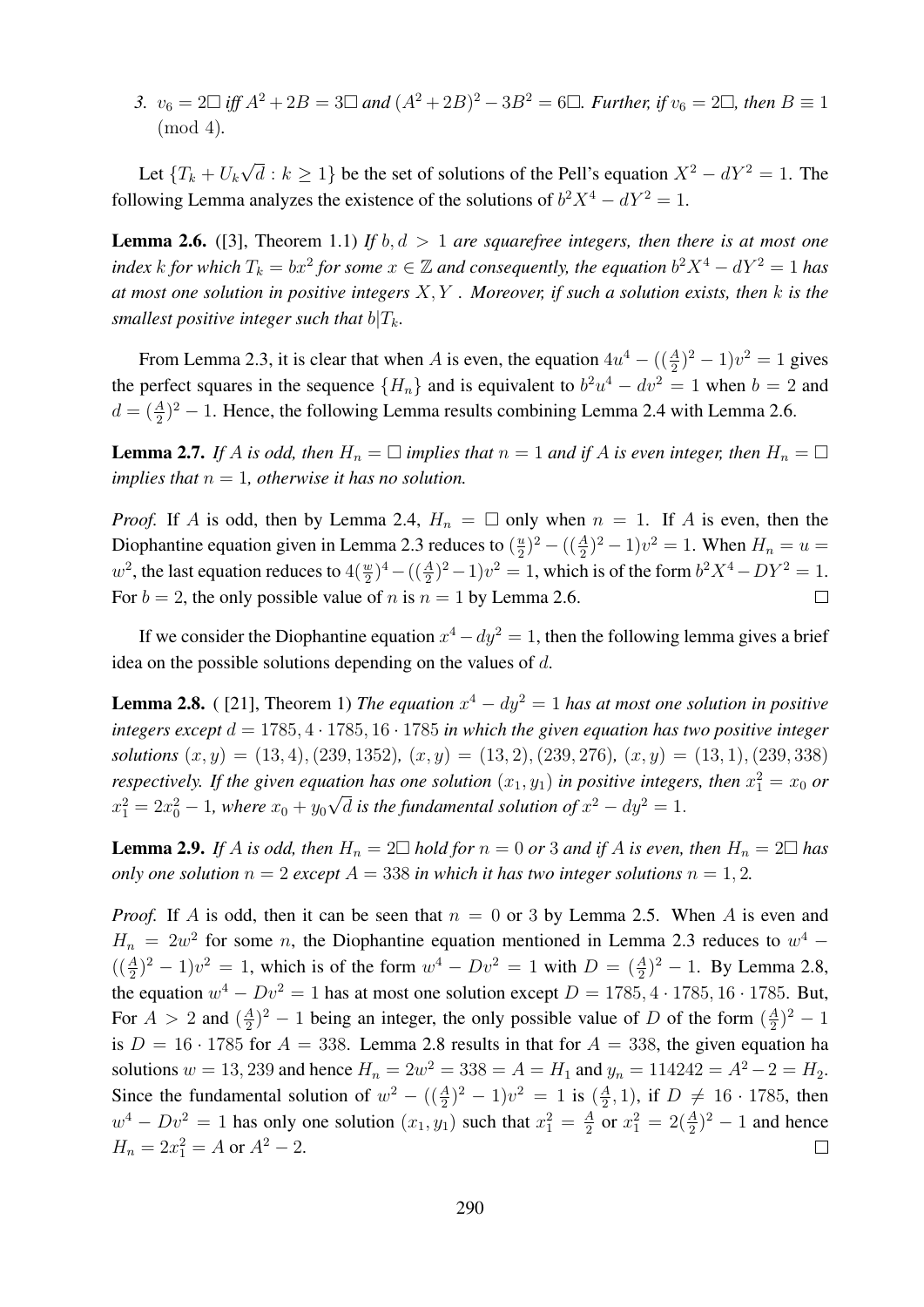The following Lemma can be found in [6].

**Lemma 2.10.** *For*  $n \ge 3$ ,  $G_n = \Box$  *only if*  $(A, n) = (338, 4)$ ,  $(3, 6)$  *and*  $G_n = 2 \Box$  *has no solution.* 

Lemma 2.11. ([14], Lemma 2.6, [19], Lemma 2.6) *The only perfect power terms in Pell sequence are*  $P_1 = 1$ ,  $P_7 = 169$  *and*  $P_2$  *is the only Pell number which is twice of perfect power.* 

**Lemma 2.12.** ([5], Theorem 2.6) *The only solutions of the Diophantine equation*  $u_n = 2^{\alpha}3^{\beta}z^m$ *in positive integers*  $n, z, m$  *with*  $m \geq 2$  *and non-negative integers*  $\alpha, \beta$  *are given by*  $n = 1, 2, 4, 7$ .

Lemma 2.13. ([5], Theorem 2.6) *The only perfect power term in associated Pell sequence is*  $Q_1 = 1.$ 

**Lemma 2.14.** ([19], Lemma 2.6) *The only perfect power term in balancing sequence is*  $B_1 = 1$ *.* 

The following theorem gives a useful factorization of sum of two balancing numbers.

Lemma 2.15. *For any natural numbers* n *and* m*,*

$$
B_n + B_m = \begin{cases} P_{n+m}Q_{n-m}, & \text{if } n \equiv m \text{ (mod 2)} \\ P_{n-m}Q_{n+m}, & \text{if } n \not\equiv m \text{ (mod 2)}. \end{cases}
$$

*Proof.* If n and m are of same parity, i.e.,  $n \equiv m \pmod{2}$ , then  $n + m$ ,  $n - m$  are even and using Lemma 2.1  $(1)$  and  $(5)$  we get

$$
B_n + B_m = B_{(\frac{n+m}{2}) + (\frac{n-m}{2})} + B_{(\frac{n+m}{2}) - (\frac{n-m}{2})}
$$
  
=  $2B_{\frac{n+m}{2}}C_{\frac{n-m}{2}} = P_{n+m}Q_{n-m}.$ 

If n and m are of different parity i.e,  $n \neq m \pmod{2}$ , then  $n + m$ ,  $n - m$  are odd and

$$
P_{n-m}Q_{n+m} = \left(\frac{\alpha^{n-m} - \beta^{n-m}}{2\sqrt{2}}\right) \left(\frac{\alpha^{n+m} + \beta^{n+m}}{2}\right)
$$
  
=  $\frac{1}{4\sqrt{2}} \{\alpha^{2n} - \beta^{2n} - (\alpha\beta)^{n-m}(\alpha^{2m} - \beta^{2m})\}$   
=  $\frac{P_{2n}}{2} + \frac{P_{2m}}{2}$   
=  $B_n + B_m$ .

 $\Box$ 

Similarly, using Lemma 2.1 and (6) the following lemma can be proved.

Lemma 2.16. *For any natural numbers* n *and* m*,*

$$
B_n - B_m = \begin{cases} P_{n-m}Q_{n+m}, & \text{if } n \equiv m \text{ (mod 2)}\\ P_{n+m}Q_{n-m}, & \text{if } n \not\equiv m \text{ (mod 2)}. \end{cases}
$$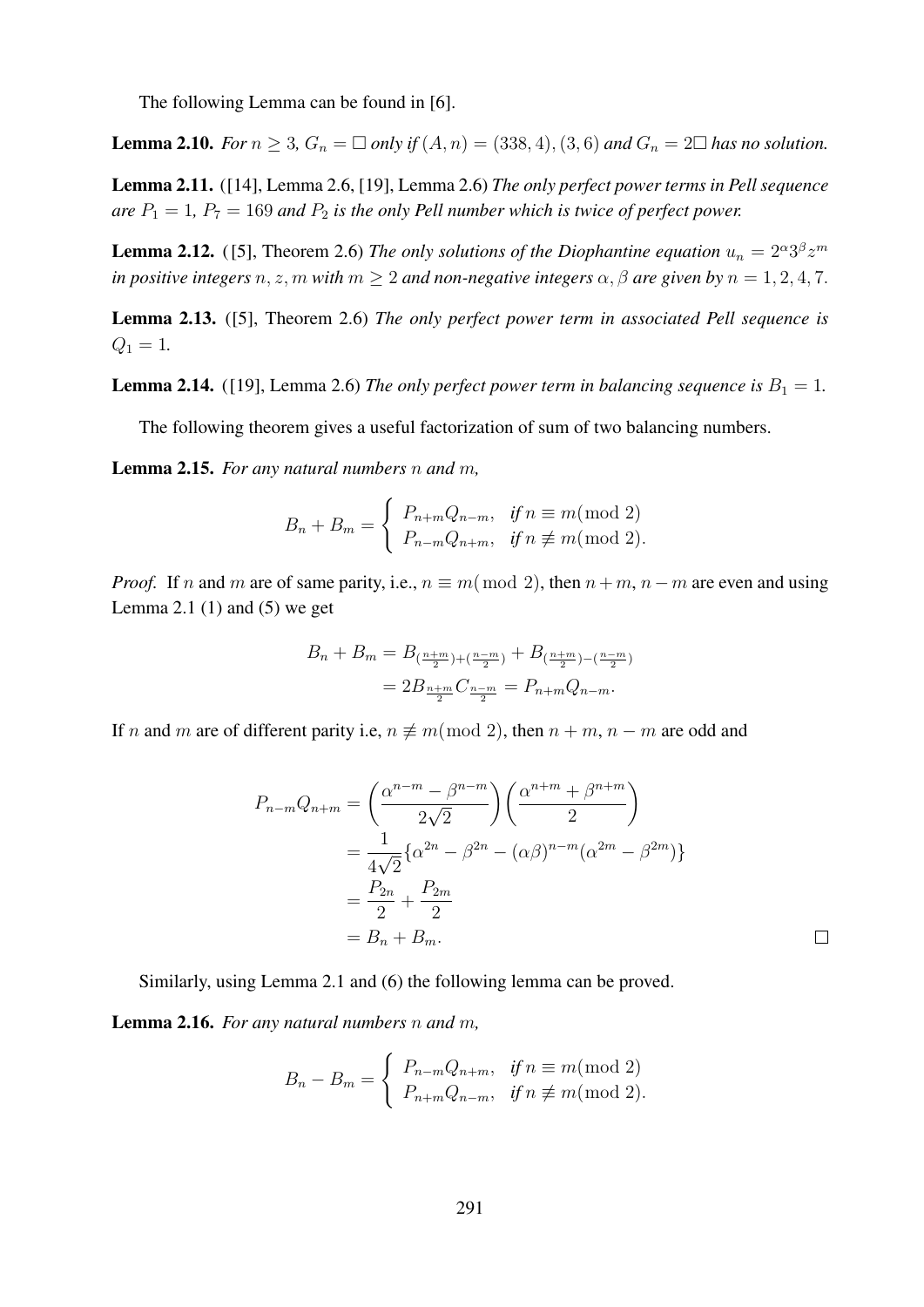Moreover, it is also given in Theorem 2.22 [19] that for  $w =$  $\sqrt{A+2}+\sqrt{A-2}$  $\frac{+\sqrt{A-2}}{2}$  and  $z=$  $\sqrt{A+2}-\sqrt{A-2}$  $\frac{-\sqrt{A-2}}{2}$ ,

$$
p_{2n+1} = \frac{w^{2n+1} + z^{2n+1}}{w + z}, \quad \frac{s_{2n+1}}{2} = \frac{w^{2n+1} - z^{2n+1}}{w - z},
$$
  
\n
$$
s_{2n} = w^{2n} + z^{2n}, \quad \frac{p_{2n}}{2} = \frac{w^{2n} - z^{2n}}{w^2 - z^2}.
$$
\n(7)

Recall that Lehmer and associated Lehmer numbers are defined as

$$
U_n = \begin{cases} \frac{\lambda^n - \delta^n}{\lambda - \delta} & \text{if } n \text{ is odd,} \\ \frac{\lambda^n - \delta^n}{\lambda^2 - \delta^2} & \text{if } n \text{ is even} \end{cases}
$$
 (8)

and

$$
V_n = \begin{cases} \frac{\lambda^n + \delta^n}{\alpha + \delta} & \text{if } n \text{ is odd,} \\ \lambda^n + \delta^n & \text{if } n \text{ is even,} \end{cases}
$$
(9)

respectively, where  $\lambda$  and  $\delta$  are complex numbers with  $((\lambda + \delta)^2, \lambda \delta) = 1$  and  $\frac{\lambda}{\delta}$  not a root of unity. Since  $(w + z)^2$  and wz are non-zero coprime integers, the Lehmer and the associated Lehmer numbers corresponding to  $w$  and  $z$  are

$$
U_{2n} = \frac{p_{2n}}{2}, \quad U_{2n+1} = \frac{s_{2n+1}}{2} = q_{2n+1},
$$
  
\n
$$
V_{2n} = s_{2n}, \quad V_{2n+1} = p_{2n+1}.
$$
\n(10)

Lehmer and associated Lehmer numbers satisfy the divisibility properties similar to Lucas and associated Lucas numbers discussed in Lemma 2.1. The following two lemmas are the generalization of the Lemmas 2.15 and 2.16.

Lemma 2.17. *For any natural numbers* n *and* m*,*

$$
G_n + G_m = \begin{cases} \frac{1}{2}p_{n+m}s_{n-m}, & \text{if } n \equiv m \text{ (mod 2)}\\ \frac{1}{2}p_{n-m}s_{n+m}, & \text{if } n \not\equiv m \text{ (mod 2)}. \end{cases}
$$

*Proof.* If n and m are same parity, then  $n + m$  and  $n - m$  are even. Hence, using (5), we get

$$
2(G_n + G_m) = 2\left(G_{\frac{n+m}{2} + \frac{n-m}{2}} + G_{\frac{n+m}{2} - \frac{n-m}{2}}\right)
$$
  
= 
$$
2G_{\frac{n+m}{2}}H_{\frac{n-m}{2}} = p_{n+m}s_{n-m}.
$$

If n and m are of different parity, then  $n+m$  and  $n-m$  are odd. Using (7) in the above equation, we have

$$
\frac{1}{2}p_{n-m}s_{n+m} = p_{n-m}\frac{s_{n+m}}{2}
$$
\n
$$
= \left(\frac{w^{n-m} + z^{n-m}}{w + z}\right) \left(\frac{w^{n+m} - z^{n+m}}{w - z}\right)
$$
\n
$$
= \frac{1}{w^2 - z^2} (w^{2n} - w^{n-m}z^{n+m} + z^{n-m}w^{n+m} - z^{2n})
$$
\n
$$
= \frac{1}{w^2 - z^2} (w^{2n} - z^{2n} - z^{2m} + w^{2m})
$$
\n
$$
= \frac{w^{2n} - z^{2n}}{w^2 - z^2} + \frac{w^{2m} - z^{2m}}{w^2 - z^2} = \frac{p_{2n}}{2} + \frac{p_{2m}}{2} = G_n + G_m.
$$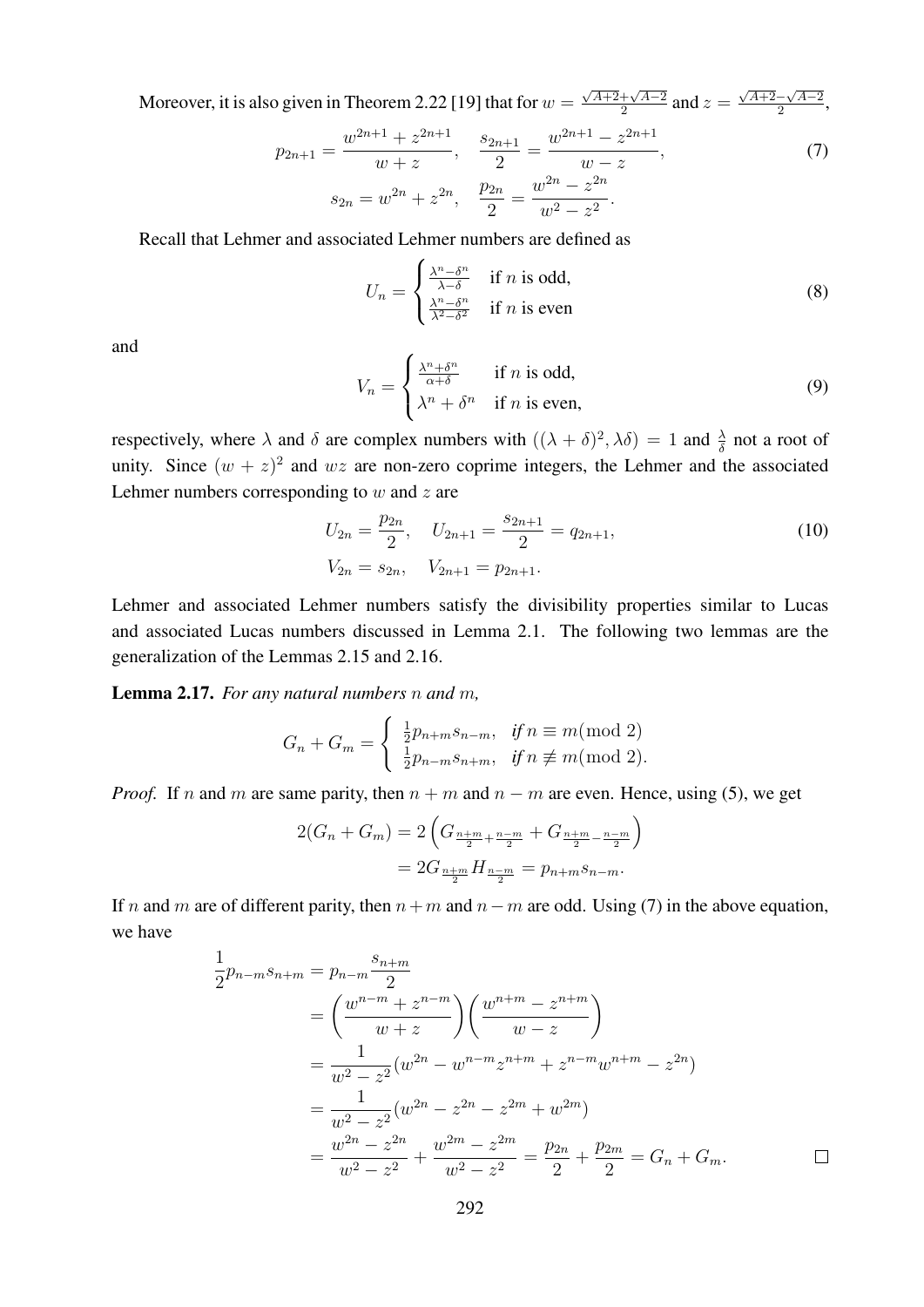Similarly, using (7), the following lemma can be proved.

Lemma 2.18. *For any natural numbers* n *and* m*,*

$$
G_n - G_m = \begin{cases} \frac{1}{2}p_{n-m}s_{n+m}, & \text{if } n \equiv m \pmod{2} \\ \frac{1}{2}p_{n+m}s_{n-m}, & \text{if } n \not\equiv m \pmod{2}. \end{cases}
$$

When A is odd, it is seen that  $H_{2r} \equiv 7 \pmod{8}$ , which gives

$$
\left(\frac{-1}{H_{2r}}\right) = -1 \quad \text{and} \quad \left(\frac{2}{H_{2r}}\right) = 1\tag{11}
$$

for  $r > 1$ . It can be easily seen that

$$
\left(\frac{A+1}{H_{2^r}}\right) = \left(\frac{A-1}{H_{2^r}}\right) = 1.
$$
\n(12)

**Lemma 2.19.** ([19], Theorem 2.22) *All positive integer solutions of*  $(A+2)u^2 - (A-2)v^2 = 4$ *are*  $(u, v) = (p_{2n+1}, q_{2n+1}) = (G_{n+1} - G_n, G_{n+1} + G_n).$ 

In [8], Keskin and Duman proved the following two lemmas.

**Lemma 2.20.** If A is odd and the equation  $G_n + G_{n+1} = u^2$  has a solution, then  $n = 0$  or 1.

**Lemma 2.21.** If A is odd and the equation  $G_{n+1} - G_n = u^2$  has a solution, then  $n = 0$  or 1.

Since  $q_{2n+1} = G_{n+1} + G_n$  are the *v*-coordinates of the solutions of  $(A+2)u^2 - (A-2)v^2 = 4$ by Lemma 2.19, the solutions of the equation  $(A + 2)u^2 - (A - 2)v^4 = 4$  give a brief idea on the existence of perfect squares in the sequence  ${q_{2n+1}}$ . Thus, the following lemma can be concluded from [19].

**Lemma 2.22.** ([19], Theorem 2.26) *For natural number n, the only perfect squares in*  $\{q_{2n+1}\}$ *are*  $q_1$  *or*  $q_3$ *.* 

### 3 Main theorems

By Lemma 2.19, we know that the positive integer solutions of  $(A + 2)u^4 - (A - 2)v^2 = 4$ are given by  $(u^2, v) = (p_{2n+1}, q_{2n+1})$  for  $n \ge 0$ . This leads us to find the perfect squares in  ${p_{2n+1}}_{n>0}$ . If A is odd, we can see from Lemma 2.21 that the perfect squares in  ${p_{2n+1}}_{n>0}$ are only  $p_1$  and  $p_3$ . If A is even, then we have the equation  $(\frac{A}{2} + 1)u^4 - (\frac{A}{2} - 1)v^2 = 2$  or  $\left(\frac{A+2}{4}\right)$  $\frac{+2}{4}$ )  $u^4 - \left(\frac{A-2}{4}\right)$  $\frac{(-2)}{4}v^2 = 1$ . The solutions of these equations gives the perfect squares in  $\{p_{2n+1}\}_{n\geq 0}$ when A is even. For this, we need the following two lemmas.

Lemma 3.1. ( [23], Theorem 1.4) *For any positive odd integers* M *and* N, *the equation*  $M u^4 - N v^2 = 2$  has at most one solution in positive integers.

**Lemma 3.2.** ([4], Theorem 1.2) Let m be a positive integer. If  $t = m^2 + m$ , then positive integer *solutions of the equation*

$$
(m2 + m + 1)u4 - (m2 + m)v2 = 1
$$
 (13)

*are*  $(u, v) = (1, 1)$  *and*  $(u, v) = (2m + 1, 4m^2 + 4m + 3)$ *.*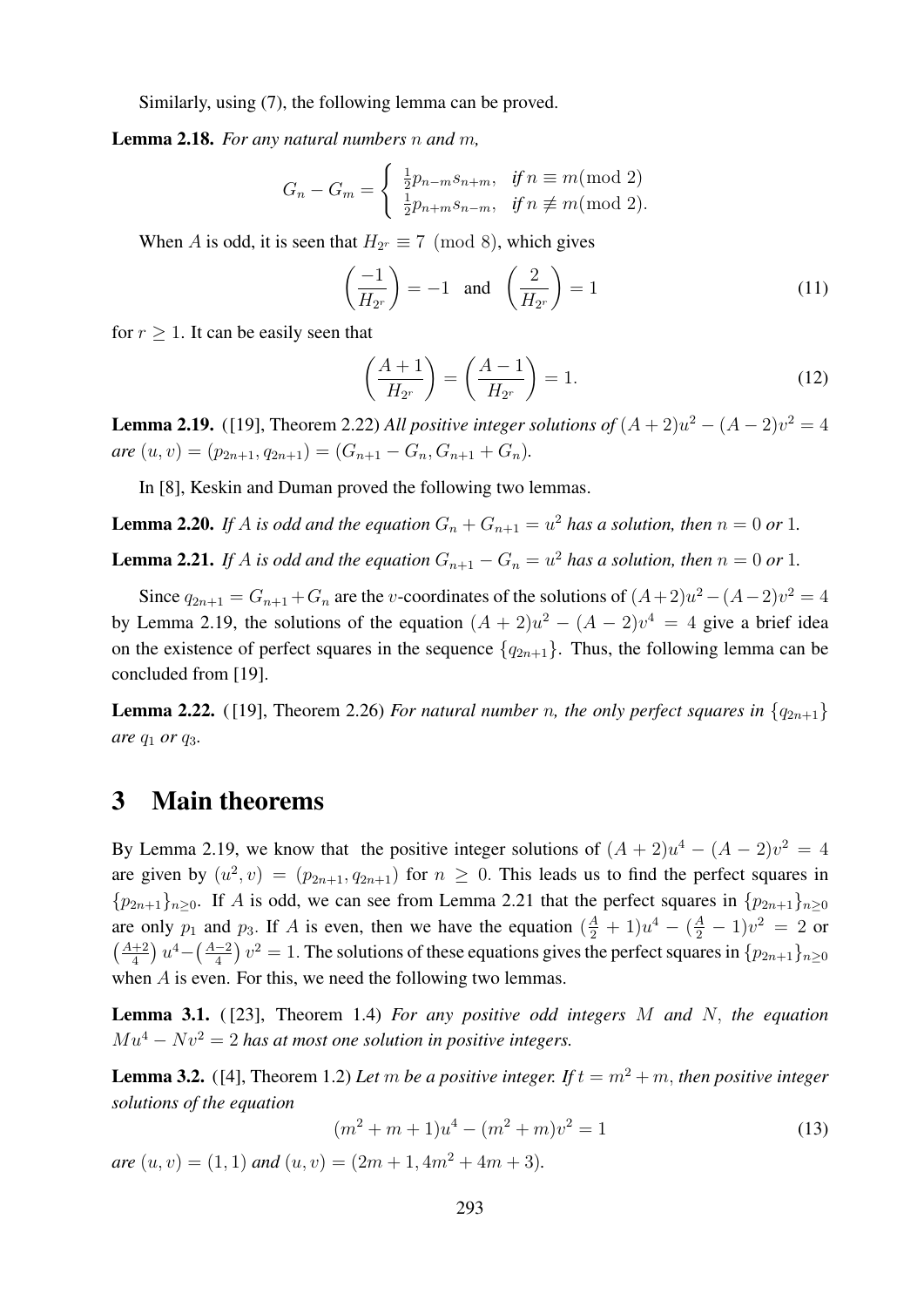If  $t = m^2 + m$ , then (13) is of the form  $(t + 1)u^4 - tv^2 = 1$ . If  $t \neq m^2 + m$ , Walsh [22] conjectured the following.

**Conjecture 3.3.** Let  $t > 1$ . The only positive integer solution to  $(t + 1)u^4 - tv^2 = 1$  is  $(u, v) =$  $(1, 1)$  *if*  $t \neq m^2 + m$  *for some positive integer m*.

Thus, we can give the following theorem.

**Theorem 3.4.** *Let*  $A > 2$  *be a natural number and* 

$$
(A+2)u4 - (A-2)v2 = 4
$$
 (14)

*for some integers*  $u > 1$  *and*  $v > 1$ *. Then, we have the following cases:* 

- *1.* If A is odd and  $A 1$  is a perfect square, then the only solution of (14) is  $(u, v) =$  $(\sqrt{A-1}, A+1)$ .
- 2. If  $A \equiv 0 \pmod{4}$ , then (14) has no solutions.
- 3. If  $A \equiv 2 \pmod{4}$ ,  $\frac{A-2}{4} > 1$  and  $\frac{A-2}{4} \neq m^2 + m$  for positive integer m, and Conjecture 3.3 *is true, then* (14) *has no solutions.*
- *4.* If  $A \equiv 2 \pmod{4}$ ,  $\frac{A-2}{4} > 1$  and  $\frac{A-2}{4} = m^2 + m$ , then (14) has the only solution  $(u, v) =$  $(2m + 1, 4m^2 + 4m + 3)$ .
- *5. If*  $A = 6$ *, then*  $(u, v) = (13, 239)$ *.*

*Proof.* Assume that the equation (14) holds for some integers  $u > 1$  and  $v > 1$ . Then, by Lemma 2.19, it follows that  $(u^2, v) = (G_{n+1} - G_n, G_{n+1} + G_n)$ . Thus, if A is odd, then  $u^2 = G_{n+1} - G_n$ implies that  $n = 1$  by Lemma 2.21. In this case, (14) has only solution  $(u, v) = (\sqrt{A-1}, A+1)$ , where  $A - 1$  is perfect square.

Now, let A is even. Then  $A + 2$  and  $A - 2$  are even. Hence (14) can be written as

$$
(\frac{A}{2} + 1)u^4 - (\frac{A}{2} - 1)v^2 = 2.
$$
 (15)

If  $A \equiv 0 \pmod{4}$ , then  $\frac{A}{2} + 1$  and  $\frac{A}{2} - 1$  are odd. Thus, by Lemma 3.1, (15) has the only solution  $(u, v) = (1, 1)$ . But, since  $u > 1$  and  $v > 1$ , this is impossible. If  $A \equiv 2 \pmod{4}$ , then  $4|(A+2)$ and  $4|(A-2)$ . Therefore (14) takes the form

$$
\left(\frac{A+2}{4}\right)u^4 - \left(\frac{A-2}{4}\right)v^2 = 1.
$$
\n(16)

Taking  $t = \frac{A-2}{4}$  $\frac{-2}{4}$ , the above equation can be written as

$$
(t+1)u^4 - tv^2 = 1.
$$
 (17)

Assume that  $t > 1$  and  $t \neq m^2 + m$ . If we assume that Conjecture 3.3 is true, then (14) has no solutions since  $u > 1$  and  $v > 1$ . If  $t > 1$  and  $\frac{A-2}{4} = m^2 + m$ , then  $(u, v) = (2m+1, 4m^2+4m+3)$ for some positive integer m by Lemma 3.2. On the other hand, if  $t = 1$ , then we have  $A = 6$ and the equation  $v^2 - 2u^4 = -1$ . It is well known that this equation has solution  $(v, u^2) =$  $(Q_{2n+1}, P_{2n+1})$  for  $n \ge 0$ . Thus, it can be easily seen that  $(u, v) = (13, 239)$  by Lemma 2.11.  $\Box$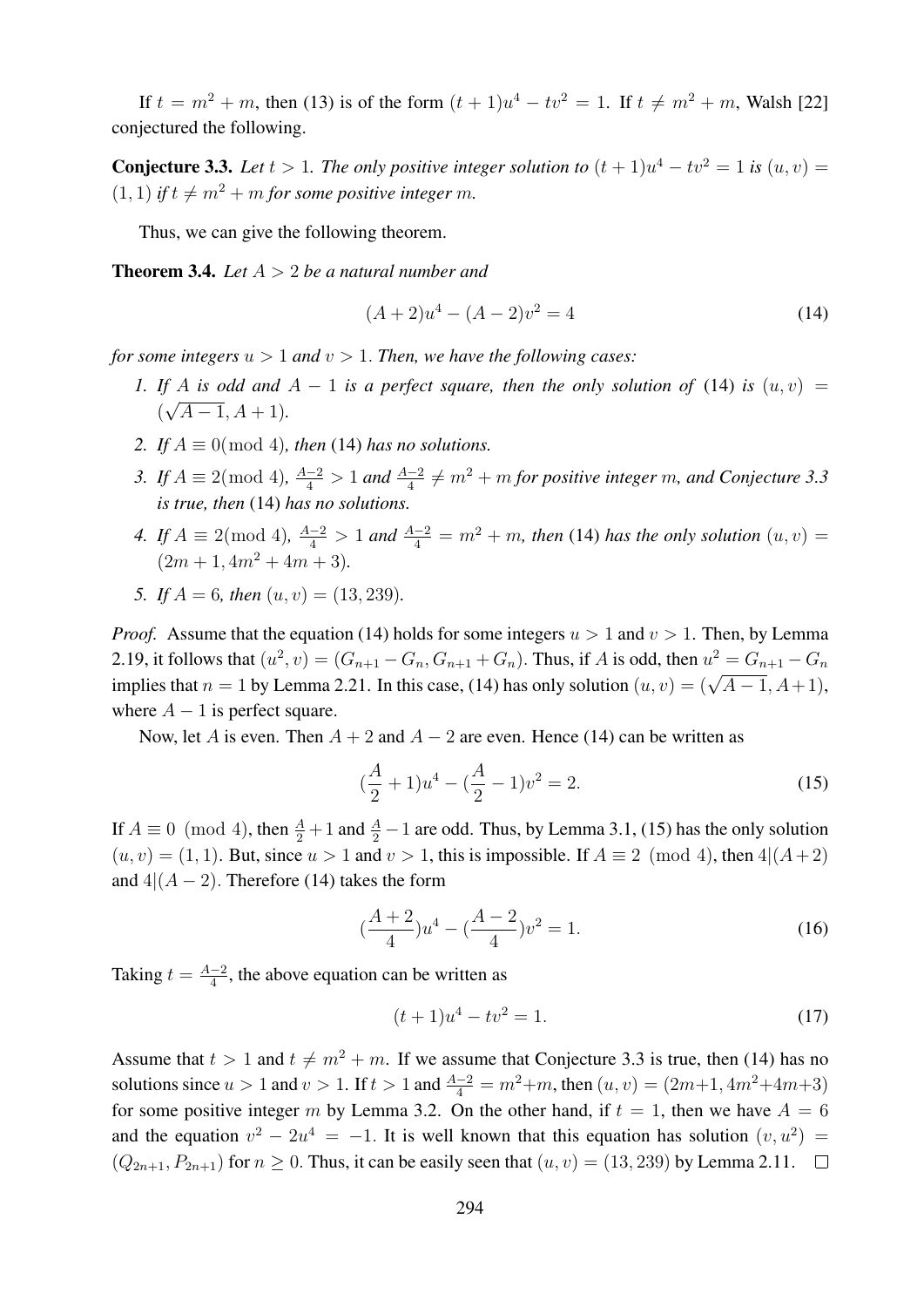Since  $p_{2n+1} = G_{n+1} - G_n$ , as a consequence of Lemma 2.21 and Theorem 3.4, we can give the following result, which expresses the perfect squares in  $\{p_{2n+1}\}_n>0$ .

**Corollary 3.4.1.** Let n be a non-negative integer and  $p_{2n+1} = x^2$  for some integer x.

- *1. If* A *is odd, then* n = 0 *or* 1.
- 2. If  $4|A$ , *then*  $n = 0$ .
- *3.* If  $A \equiv 2 \pmod{4}$ , and  $A 1$  is a perfect square or  $A = 6$ , then  $n = 0, 1$  or 3.
- *4.* If  $A \equiv 2 \pmod{4}$ ,  $A 1$  *is not a perfect square, and Conjecture 3.3 is true, then*  $n = 0$ .

In the following theorems, we determine the terms, which is twice of a perfect square in the sequences  $\{p_{2n+1}\}\$  and  $\{q_{2n+1}\}\$ .

**Theorem 3.5.** Let  $p_{2n+1} = 2x^2$  for some nonnegative integer n. Then  $n = 1$ .

*Proof.* Assume that  $p_{2n+1} = 2x^2$  for some nonnegative integer n. Then we have

$$
2(G_{n+1} - G_n) = u^2 \tag{18}
$$

for some integer u. If A is even, then consecutive terms of  ${G_n}$  are of opposite parity, which implies that  $G_{n+1} - G_n$  is odd for all n. Thus, we get  $u^2 \equiv 2 \pmod{8}$ , which is a contradiction. Thus, A is odd.

If  $n = 4q - 1$  for some  $q > 0$ , then  $n = 2 \cdot 2^r \cdot m - 1$  for  $r \ge 1$ , m odd and Lemma 2.2 reduces (18) to

$$
u^{2} = 2(G_{4q} - G_{4q-1}) \equiv -2(G_{0} - G_{-1}) \equiv -2(\text{mod } H_{2^{r}}).
$$

But, since  $\left(\frac{-2}{H_{\text{eq}}} \right)$  $\frac{-2}{H_{2r}}$ ) = -1 by (11), the above congruence is not possible. If  $n = 4q$  for some  $q > 0$ , then  $n = 2 \cdot 2^r \cdot m$  for  $r \ge 1$ , m odd and applying Lemma 2.2 in (18), we have

$$
u^{2} = 2(G_{4q+1} - G_{4q}) \equiv -2(G_{1} - G_{0}) \equiv -2(\text{mod } H_{2^{r}}),
$$

which is not true since  $\left(\frac{-2}{H_{02}}\right)$  $\frac{-2}{H_{2r}}$ ) = -1 by virtue of (11). If  $n = 4q + 1$  for some  $q > 0$ , then  $n = 2 \cdot 2^r \cdot m + 1$  for  $r \ge 1$ , m odd and by Lemma 2.2, (18) reduces to

$$
u^{2} = 2(G_{4q+2} - G_{4q+1}) \equiv -2(G_{2} - G_{1}) \equiv -2(A - 1) (\text{mod } H_{2^{r}}),
$$
\n(19)

which is not true since  $\left(\frac{-2(A-1)}{H_{\text{ext}}} \right)$  $\frac{H_{2r}}{H_{2r}}$  = -1 by virtue of (11) and (12).

If  $n = 4q - 2$  with  $q > 0$ , then  $n = 2 \cdot 2^r \cdot m - 2$  for  $r \ge 1$ , m odd and an application of Lemma 2.2 in (18) gives

$$
u^{2} = 2(G_{4q-1} - G_{4q-2}) \equiv -2(G_{-1} - G_{-2}) \equiv -2(A - 1) \pmod{H_{2^{r}}},
$$
 (20)

which does not hold since  $\left(\frac{-2(A-1)}{H_{\text{ext}}} \right)$  $\frac{H_2(H-1)}{H_2}$  = -1 by (11) and (12). Hence, the only remaining cases are  $n = 0, 1, 2$ . If  $n = 0$ , then  $2(G_1 - G_0) = 2$ , which is not a perfect square. If  $n = 1$ , then  $2(G_2 - G_1) = 2(A - 1)$ , which is a perfect square only if  $2(A - 1)$  is so. If  $n = 2$ , then we get  $u^2 = 2(A^2 - A - 1) \equiv 2 \pmod{4}$ , which is a contradiction.  $\Box$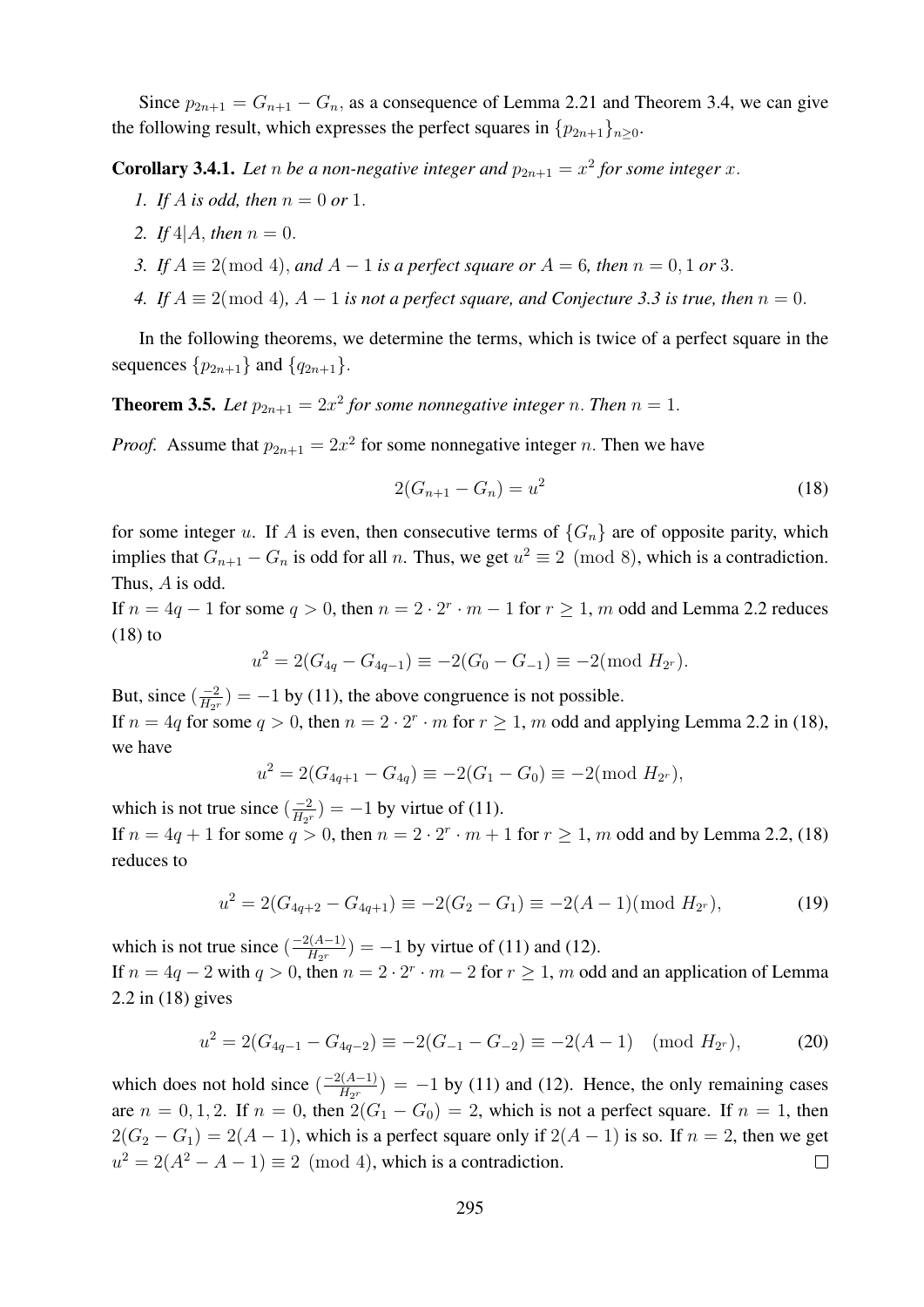Since  $\frac{s_{2n+1}}{2} = q_{2n+1} = G_{n+1} + G_n$ , the following lemma derives the solutions of the equation  $q_{2n+1} = 2u^2$ .

**Theorem 3.6.** Let  $q_{2n+1} = 2x^2$  for some nonnegative integer n. Then  $n = 1$ .

*Proof.* Assume that  $q_{2n+1} = 2u^2$  for some nonnegative integer n. Then, we have

$$
G_{n+1} + G_n = 2u^2 \tag{21}
$$

for some integer u. It is clear that  $n \neq 0$ . If A is even, then the terms of  ${G_n}$  are alternatively odd and even integers and hence  $G_{n+1} + G_n$  is odd for all n, which implies that (21) is not possible for any natural number n. Hence, A is odd. If we take  $n = 12q + r$ ,  $0 \le r < 12$ , for some integers q and r, then we have  $G_{n+1} + G_n \equiv G_{r+1} + G_r \pmod{8}$  by (2.1) since 8| $G_3$ . Besides, since  $2|G_{n+1} + G_n$ , it can be seen that  $r = 1, 4, 7$ , or 10.

If  $n = 12q + 1$  with  $q > 0$ , then  $n = 2 \cdot 2^r \cdot 3m + 1$  for  $r \ge 1$  and m odd. In view of Lemma 2.2, (21) results in

$$
2u^2 = G_{12q+1} + G_{12q+2} \equiv -(G_2 + G_1) \equiv -(A+1) \pmod{H_{2^r}},\tag{22}
$$

which holds only if  $\left(\frac{2}{H_c}\right)$  $\frac{2}{H_{2r}}$ ) =  $\left(\frac{-(A+1)}{H_{2r}}\right)$ . But, by (11) and (12), 1 =  $\left(\frac{2}{H_{2r}}\right)$  =  $\left(\frac{-(A+1)}{H_{2r}}\right)$  =  $\left(\frac{-1}{H_{\alpha\beta}}\right)$  $\frac{-1}{H_{2r}}\left(\frac{A+1}{H_{2r}}\right) = -1$ , which is a contradiction to (22).

If  $n = 12q + 4$ , then  $n = 2 \cdot 2^r \cdot m$  for  $r \ge 1$ , m odd and because of Lemma 2.2, (21) gives

$$
2u^2 = G_{4q_1} + G_{4q_1+1} \equiv -(G_0 + G_1) \equiv -1 \pmod{H_{2^r}}.
$$
 (23)

This shows that  $\left(\frac{-2}{H_{\text{eq}}} \right)$  $\frac{-2}{H_{2r}}$ ) = 1, which is not possible since  $H_{2r} \equiv 7 \pmod{8}$ . If  $n = 12q - 2$  for some  $q > 0$ , then by virtue of Lemma 2.2, (21) modulo  $G_2$  reduces to

$$
2u^2 = G_{12q-2} + G_{12q-1} \equiv G_{-2} + G_{-1} \pmod{G_2} \equiv -(A+1) \equiv -1 \pmod{A},\qquad (24)
$$

which implies that  $\left(\frac{-2}{4}\right)$  $\frac{-2}{A}$ ) = 1. This holds only if  $A \equiv 1,3 \pmod{8}$ . As a result of Lemma 2.2, (21) modulo  $G_3$  gives

$$
2u^2 = G_{12q-2} + G_{12q-1} \equiv G_{-2} + G_{-1} \pmod{G_3} \equiv -(A+1) \pmod{G_3}.
$$
 (25)

Since 8 $|G_3, (25)$  implies that  $2u^2 \equiv -(A+1) \pmod{8}$ . If  $A \equiv 1, 3 \pmod{8}$ , then  $u^2 \equiv -1, -2$ (mod 4), which is a contradiction.

If  $n = 12q - 5$  for some  $q > 0$ , then n can be written as  $n = 2 \cdot 2^r \cdot 3 \cdot m - 5$  for  $r \ge 1$  and m odd. Using (3), we get

$$
2u2 = Gn+1 + Gn = G12q-5 + G12q-4 \equiv G-5 + G-4
$$
  
\n
$$
\equiv -(A4 + A3 - 3A2 - 2A + 1)
$$
  
\n
$$
\equiv A + 1 \pmod{G_3}.
$$

Since  $8|G_3$ , it follows that  $2u^2 \equiv A+1 \pmod{8}$ , which implies that  $A \equiv 1, 7 \pmod{8}$ . Besides, using  $(4)$ , we get

$$
2u^2 = G_{n+1} + G_n = G_{12q-5} + G_{12q-4} \equiv G_{-5} + G_{-4}
$$
  
\n
$$
\equiv -(A^4 + A^3 - 3A^2 - 2A + 1)
$$
  
\n
$$
\equiv -(A + 1)(\text{mod } H_3).
$$
\n(26)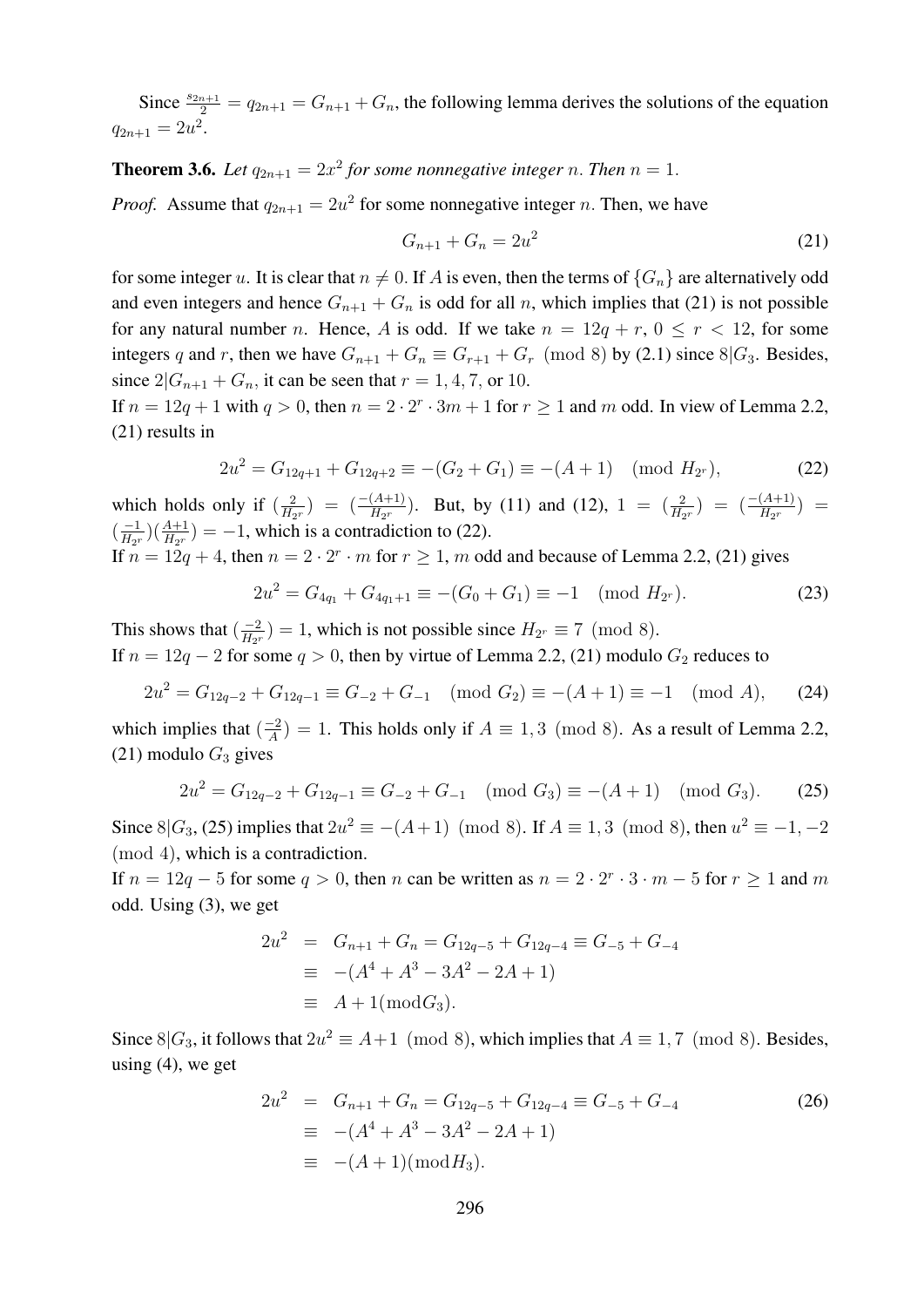Assume that  $A \equiv 7 \pmod{8}$ . From the equavalent (26), it is seen that  $2u^2 \equiv -1 \pmod{A}$ . This shows that  $\left(\frac{-1}{4}\right)$  $\frac{-1}{A}$ ) =  $\left(\frac{2}{A}\right)$  $\frac{2}{A}$ ), which is impossible since  $\left(\frac{-1}{A}\right)$  $\frac{-1}{A}$ ) = -1 and  $\left(\frac{2}{A}\right)$  $\left(\frac{2}{A}\right) = 1$  for  $A \equiv 7 \pmod{8}$ . Assume that  $A \equiv 1 \pmod{8}$ . From the equavalent (26), it is seen that  $2u^2 \equiv -(A+1) \pmod{A^2}$ 3), which implies that  $u^2 \equiv -\frac{(A+1)}{2}$  $\frac{1}{2}$ (mod  $\frac{A^2-3}{2}$ ). Thus, it follows that  $\left(\frac{-1}{\frac{A^2-3}{2}}\right)$  $\binom{\frac{(A+1)}{2}}{\frac{A^2-3}{2}}$  $\setminus$  $= 1.$  On the other hand, since  $\frac{A^2-3}{2} \equiv 7 \pmod{8}$ , it is seen that  $\left(\frac{-1}{\frac{A^2-3}{2}}\right)$  $= -1.$  Moreover,  $\left(\frac{\frac{(A+1)}{2}}{\frac{A^2-3}{2}}\right)$  $\setminus$ =  $\frac{\frac{A^2-3}{2}}{\frac{(A+1)}{2}}$  $\setminus$ =  $\left(\frac{-1}{\frac{(A+1)}{2}}\right)$ ) = 1 since  $\frac{A+1}{2}$  ≡ 1(mod4) and  $\frac{A^2-3}{2}$  ≡ −1(mod $\frac{A+1}{2}$ ). Thus, we have  $1 = \left(\frac{-1}{\frac{A^2-3}{2}}\right)$  $\frac{\frac{(A+1)}{2}}{\frac{A^2-3}{2}}$  $\setminus$  $= (-1)(+1) = -1$ , which is a contradiction.

Thus, we can the following result.

**Theorem 3.7.** Let N and M be odd positive integers and  $p_N q_M = y^2$  for some integer y.

- *1.* If *A* is odd, then  $(N, M) = (1, 1), (1, 3), (3, 1)$ .
- 2. If  $4|A$ , *then*  $(N, M) = (1, 1), (1, 3)$ .
- *3. If*  $A \equiv 2 \pmod{4}$ , *and*  $A 1$  *is a perfect square or*  $A = 6$ , *then*  $(N, M) = (1, 1), (1, 3)$ , *or*  $(7, 1)$ .
- *4.* If  $A \equiv 2 \pmod{4}$ ,  $A-1$  is not a perfect square, and Conjecture 3.3 is true, then  $(N, M)$  $(1, 1).$

*Proof.* Suppose that

$$
p_N q_M = y^2 \tag{27}
$$

holds for some odd positive integers N and M. In consequence of Lemma 2.1 and (8),  $\{p_n\}$ and  $\{q_n\}$  are Lehmer and associated Lehmer sequences, which satisfy the divisibility properties analogous to Lucas sequence [12] and hence  $(p_N, q_M) = 1$  or 2. As a result, (27) splits into  $p_N = y_1^2$  and  $q_M = y_2^2$  or  $p_N = 2y_1^2$  and  $q_M = 2y_2^2$ . Thus, by Theorems 3.5 and 3.6, Corollary 3.4.1, and Lemma 2.22, the proof follows.  $\Box$ 

#### 3.1 Proof of Theorem 1.1

Suppose that

$$
P_N Q_M = y^p \tag{28}
$$

has solution for some positive integers N, M and  $p \ge 2$ . Let  $N = 2^a N_1$  and  $M = 2^b M_1$ , where  $N_1$  and  $M_1$  are odd and a, b are non-negative integers. If  $a \leq b$ , then  $(P_N, Q_M) = 1$  by Lemma 2.1. Hence, from (28), we get  $P_N = y_1^p$  $q_1^p$  and  $Q_M = y_2^p$  $y_2^p$  for some positive integers  $y_1$  and  $y_2$ . By Lemmas 2.11 and 2.13, it can be seen that  $(N, M) = (1, 1)$  for  $y = 1$ , and  $(N, M) = (7, 1)$  for  $y = 13$  and  $p = 2$ .

Hence,  $a > b$ . Let  $r = a - b \ge 1$ ,  $d = (N, M) = 2^{b}(N_1, M_1)$  and therefore,  $N = 2^{a} N_1 =$  $2<sup>r</sup>kd$  for some odd k. As a result of Lemma 2.1, (28) can be written as

$$
y^p = P_N Q_M = P_{2rkd} Q_M = 2^r P_{kd} Q_{kd} Q_{2kd} \cdots Q_{2r-1kd} Q_M.
$$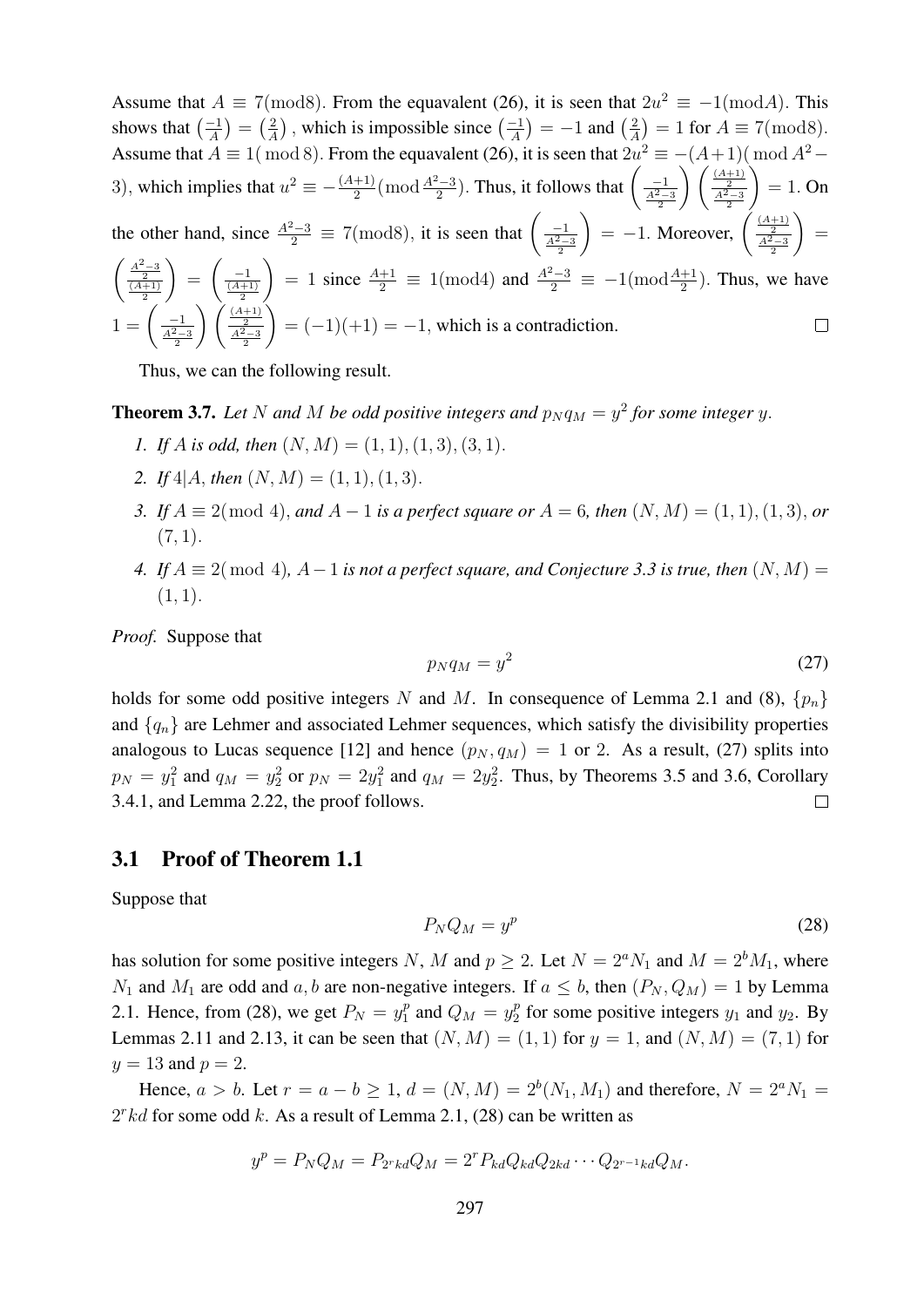In view of Lemma 2.1,  $(P_{kd}, Q_{2ikd}) = 1$  for  $0 \le i \le r - 1$  since  $v_2(kd) \le v_2(2ikd)$  and  $(P_{kd}, Q_M) = 1$  since  $v_2(kd) = v_2(M) = b$ . Consequently,  $P_{kd}$  is relatively prime to the product  $Q_{kd}Q_{2kd}\cdots Q_{2^{r-1}kd}Q_M$  and hence

and

$$
2^r P_{kd} = y_3^p \tag{29}
$$

$$
Q_{kd}Q_{2kd}\cdots Q_{2^{r-1}kd}Q_M = y_4^p. \tag{30}
$$

Assume that  $r \geq 2$ . In view of Lemma 2.1,  $Q_{2r-1kd}$  is relatively prime to  $Q_{kd}Q_{2kd} \cdots Q_{2r-2kd}$ since  $v_2(2^ikd) < v_2(2^{r-1}kd)$  and  $(Q_M, Q_{2^{r-1}kd) = 1$  since  $v_2(M) < v_2(2^{r-1}kd)$ . Therefore,  $Q_{2^{r-1}kd} = y_5^p$  $_5^p$  for some positive integer  $y_5$ . But, Lemma 2.13 results in  $2^{r-1}kd = 1$  and hence  $r = 1$ , which contradicts our assumption that  $r \ge 2$ . Thus  $r = 1$  and  $2P_{kd} = y_3^p$  $\frac{p}{3}$  from (29). This implies that  $P_{kd} = 2^{p-1} (y_3/2)^p$ , which results  $kd = 2$  by Lemma 2.12. Therefore,  $2^a N_1 = N =$  $2rk d = 4$ , and hence  $a = 2$ . Besides, since  $v_2(y^p) = v_2(P_N Q_M) = v_2(P_4 Q_M) = 2$ , it follows that  $p = 2$ . Thus, we obtain the equation  $12 \cdot Q_M = y^2$  or equavalently,  $Q_2 \cdot Q_M = (y/2)^2$  from (28). The last equation has solution only for  $M = 2$  by Theorem 2 given in [11]. Thus, the proof is completed.  $\Box$ 

#### 3.2 Proof of Theorem 1.2

Suppose that the given equation

$$
G_N H_M = y^2 \tag{31}
$$

has solution for some positive integers N, M. Let  $N = 2^a N_1$  and  $M = 2^b M_1$ , where  $N_1$  and  $M_1$  are odd and a, b are non-negative integers. If  $a \leq b$ , then  $(G_N, H_M) = 1$  or 2 by Lemma 2.1. If  $(G_N, H_M) = 1$ , then (31) results in  $G_N = y_1^2$  and  $H_M = y_2^2$ . By Lemma 2.7 and 2.10, we get  $(A, N) \in \{(3, 6), (338, 4)\}\$ for  $N \geq 3$  and  $M = 1$ . But, these cases are impossible since  $H_M = H_1 = A \neq \square$ . Thus, (31) has no solution for  $(G_N, H_M) = 1$  and  $N \geq 3$ . If  $(G_N, H_M) = 2$ , then  $G_N = 2y_1^2$  and  $H_M = 2y_2^2$ . In view of Lemma 2.10, if  $N \geq 3$ , then  $G_N = 2y_1^2$  has no solution, which implies that (31) has no solution in this case. Hence the only possible values of N for  $a \le b$  are  $N = 0, 1, 2$ . Now suppose that  $a > b$ . Let  $r = a - b > 1$  and  $d = (N, M) = 2<sup>b</sup>(N<sub>1</sub>, M<sub>1</sub>)$ . N can be written as  $N = 2<sup>a</sup>N<sub>1</sub> = 2<sup>r</sup>kd$  for some odd k. Then, (31) can be written as

$$
y^2 = G_N H_M = G_{2rkd} H_M = G_{kd} H_{kd} H_{2kd} \cdots H_{2r-1kd} H_M.
$$

In view of Lemma 2.1,  $(G_{kd}, H_{2^ikd}) = 1$  or 2 for  $0 \le i \le r - 1$  and  $(G_{kd}, H_M) = 1$  or 2 since  $v_2(kd) \le v_2(2^ikd)$  and  $v_2(kd) = v_2(M) = b$ , respectively. Thus, greatest common divisor of  $G_{kd}$ and  $H_{kd}H_{2kd} \cdots H_{2r-1kd}H_M$  is a power of 2, which gives rise to

$$
G_{kd} = 2^j y_3^2 \tag{32}
$$

and

$$
H_{kd}H_{2kd}\cdots H_{2^{r-1}kd}H_M=2^j y_4^2,
$$
\n(33)

where  $j \in \{0, 1\}$ . Since  $v_2(2^i k d) < v_2(2^{r-1} k d)$  for  $0 \le i < r-1$ , Lemma 2.1 results in that greatest common divisor of  $H_{2r-1kd}$  and  $H_{kd}H_{2kd} \cdots H_{2r-2kd}$  is a power of 2. Note that if  $r \geq 2$ , then  $v_2(M) < v_2(2^{r-1}kd)$  and hence  $(H_M, H_{2^{r-1}kd}) = 1$  or 2 by Lemma 2.1.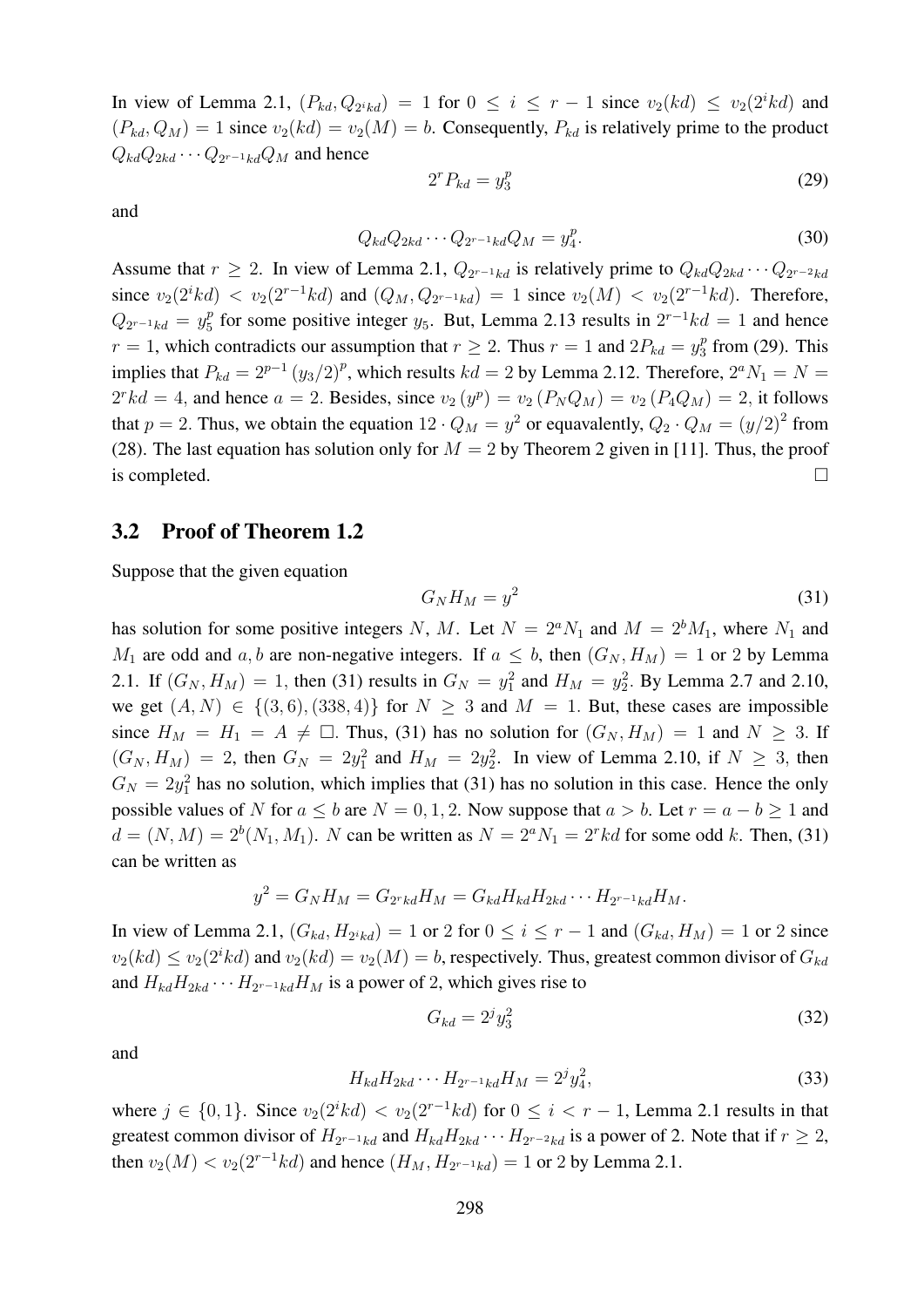If  $r \geq 2$ , then it is clear that greatest common divisor of  $H_{2^{r-1}kd}$  and  $H_{kd}H_{2kd} \cdots H_{2^{r-2}kd}H_M$ is a power of 2, which gives

$$
H_{2^{r-1}kd} = y_5^2 \tag{34}
$$

or

$$
H_{2^{r-1}kd} = 2y_5^2.
$$
\n(35)

Suppose that  $kd > 3$ . Then (32) has only solutions  $(A, kd) = (3, 6)$ , (338, 4) by Lemma 2.10. If  $A = 3$  or  $A = 338$ , then (34) has no solution by Lemma 2.7. In consideration of Lemma 2.9, if  $A = 3$ , then (35) has only solutions  $2^{r-1}kd = 0,3$ , which is not possible since  $kd = 6$  in this case. If  $A = 338$ , then Lemma 2.9 results in that (35) has only solutions  $2^{r-1}kd = 1, 2$ , which is not true since  $kd = 4$  in this case. Hence  $kd \in \{1, 2\}$ . From (34) and (35), it is clear that  $2^{r-1}kd \in \{0, 1, 2, 3\}$ . Therefore,  $r \in \{1, 2\}$  and hence  $2^rkd = N \in \{2, 4, 8\}$  when  $a > b$ . □

#### 3.3 Proof of Theorem 1.3

If  $n = 0$  or  $m = 0$ , then  $B_m = y^p$  or  $B_n = y^p$ , which has only one solution  $m = 1$  or  $n = 1$ by Lemma 2.14. Thus, the equation  $y^p = B_n + B_m$  has the solutions  $(n, m) = (0, 1), (1, 0),$ and the equation  $y^p = B_n - B_m$  has the solution  $(n, m) = (1, 0)$ . Now, let n and m be positive integers. If  $n = m$ , then we get  $2B_n = P_{2n} = y^p$  by Lemma 2.1 (1). The equation  $P_{2n} = y^p$ has no solution by Lemma 2.11. Hence, we suppose that  $0 < m < n$ . For some  $\epsilon = \pm 1$ , let  $N = n + \epsilon m$  and  $M = n - \epsilon m$ . Then, we can write  $y^p = B_n \pm B_m = P_{n+\epsilon m} Q_{n-\epsilon m} = P_N Q_M$  by Lemmas 2.15 and 2.16. By Theorem 1.1, the equation  $P_N Q_M = y^p$  implies that  $(N, M, y, p) =$  $(1, 1, 1, p), (7, 1, 13, 2)$  or  $(4, 2, 6, 2)$ . Thus, it can be easily seen that the equation  $B_n + B_m = y^p$ has the solution  $(n, m) = (3, 1)$  for  $y = 6$  and  $p = 2$  and the equation  $B_n - B_m = y^p$  has the only solution  $(n, m) = (4, 3)$  for  $y = 13$  and  $p = 2$ . In the equation  $B_n + B_m = y^p$ , since  $B_n$  and  $B_m$ are symmetric,  $(n, m) = (1, 3)$  is a solution of this equation.

### 3.4 Proof of Theorem 1.4

Suppose that  $G_n + G_m = y^2$  has a solution for some nonnegative integers n, m. If n and m are of same parity, then  $n + m$  and  $n - m$  are even. Thus, we can write

$$
y^{2} = G_{n} + G_{m} = \left(\frac{p_{n+m}}{2}\right) s_{|n-m|} = G_{\frac{n+m}{2}} H_{\frac{|n-m|}{2}}
$$
(36)

by Lemma 2.17. By Theorem 1.2, it is seen that  $n + m \in \{0, 2, 4, 8, 16\}$ .

If n and m are of opposite parity, then  $n + m$  and  $n - m$  are odd and so, the equation  $G_n + G_m = y^2$  can be written as

$$
y^{2} = G_{n} + G_{m} = p_{|n-m|} \left(\frac{s_{n+m}}{2}\right) = p_{|n-m|} q_{n+m}
$$
\n(37)

by Lemma 2.17. In view of Theorem 3.6, Lemma 2.22 and Theorem 3.7, we get  $n + m \in \{1, 3\}$ from (37).

Now assume that  $G_n - G_m = y^2$  for some nonnegative integers n and m. Proceeding similar to the above discussion, one can conclude that if  $n$  and  $m$  are of same parity then the given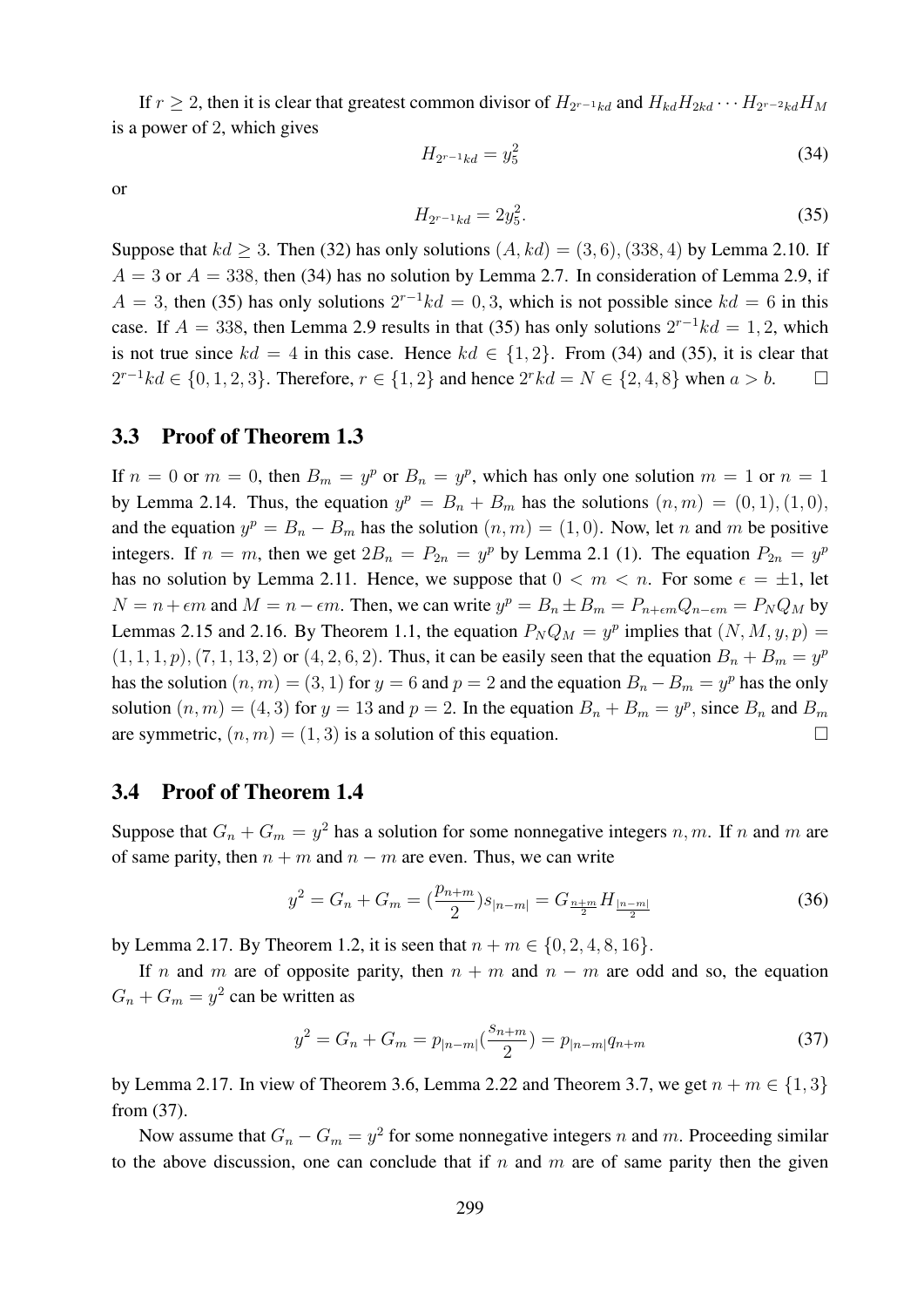equation has possible solutions  $(n, m)$  such that  $n - m \in \{0, 2, 4, 8, 16\}$  by Theorems 1.2 and Lemma 2.18. If n and m are of opposite parity, then the given equation has possible solutions  $(n, m)$  such that  $n - m \in \{1, 3\}$  by Theorems 3.7 and Lemma 2.18.

## Acknowledgements

We would like to thank the anonymous reviewers for their careful reading of our manuscript and their many insightful comments and very constructive suggestions on a earlier version of the manuscript which improved the quality and presentation of this paper to a great extent.

### References

- [1] Alekseyev, M. A., & Tengely, S. (2014). On integral points on biquadratic curves and nearmultiples of squares in Lucas sequences. *Journal of Integer Sequences*, 17, Article 14.6.6.
- [2] Behera, A., & Panda, G. K. (1999). On the square roots of triangular numbers. *The Fibonacci Quarterly*, 37(2), 98–105.
- [3] Bennett, M. A., & Walsh, P. G. (1999). The Diophantine equation  $b^2X^4 dY^2 = 1$ . *Proceedings of the American Mathematical Society*, 127(12), 3481–3491.
- [4] Bennett, M. A., Togbé, A., & Walsh, P. G. (2006). A generalization of a theorem of Bumby on quartic Diophantine equations. *International Journal of Number Theory*, 2(2), 195–206.
- [5] Bravo, J. J., Das, P., Sánchez, S. G., & Laishram, S. (2015). Powers in products of terms of Pell's and Pell–Lucas sequences. *International Journal of Number Theory*, 11(4), 1259–1274.
- [6] Bugeaud, Y., Mignotte, M., & Siksek, S. (2006). Classical and modular approaches to exponential Diophantine equations I. Fibonacci and Lucas perfect powers. *Annals of Mathematics*, 163, 969–1018.
- [7] Bugeaud, Y., Luca, F., Mignotte, M., & Siksek, S. (2008). Fibonacci numbers at most one away from a perfect power. *Elemente der Mathematik*, 63(2), 65–75.
- [8] Keskin, R., & Duman, M. G. (2017). A note on some Diophantine equations. *Miskolc Mathematical Notes*, 18(1), 235–249.
- [9] Keskin, R., & Şiar, Z. (2019). Positive integer solutions of some Diophantine equations in terms of integer sequences. *Afrika Matematika*, 30(1-2), 181–194.
- [10] Luca, F., & Patel, V. (2018). On perfect powers that are sums of two Fibonacci numbers. *Journal of Number Theory*, 189, 90–96.